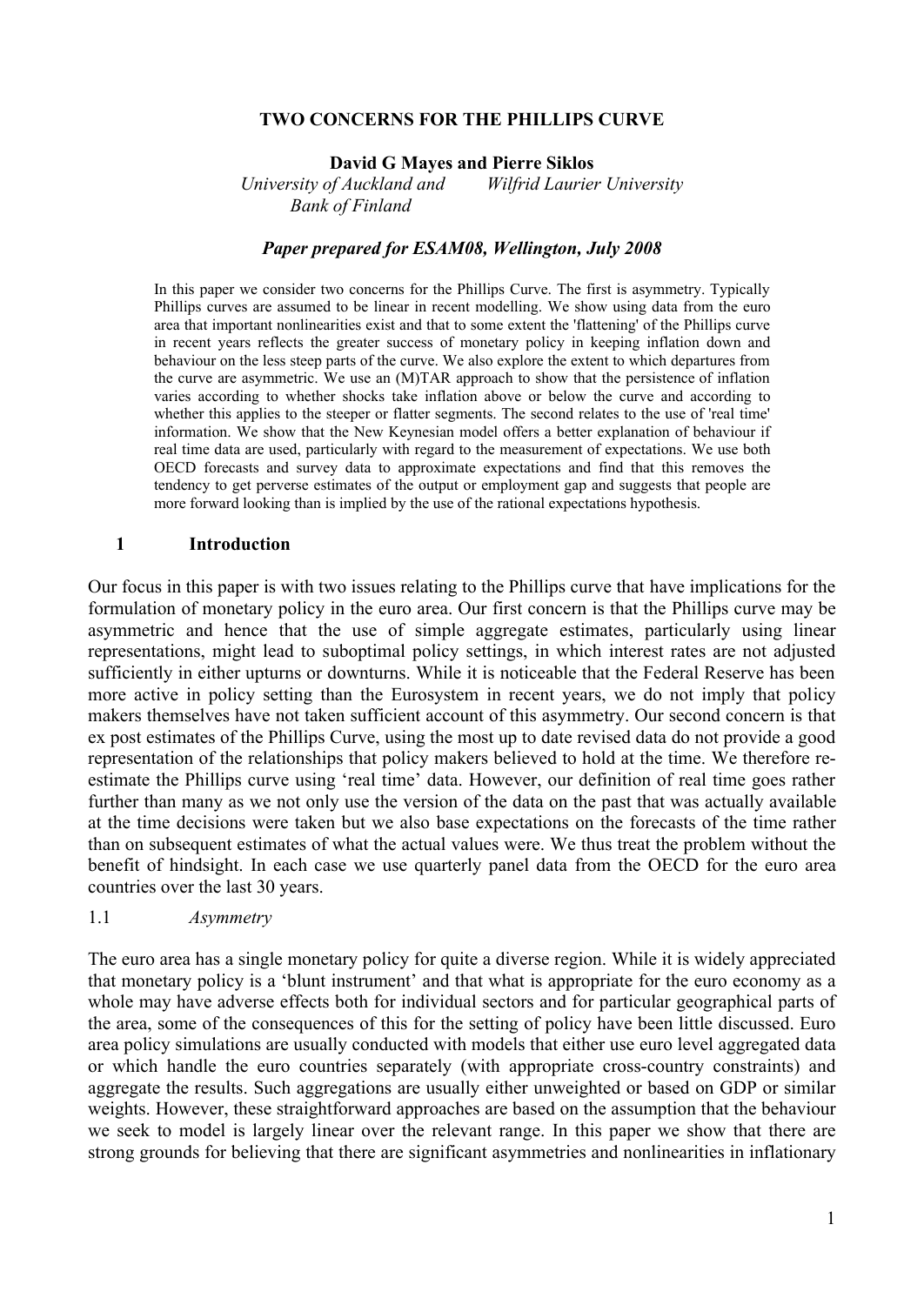behaviour. Ignoring these could have substantial adverse effects on particular sectors, regions and member states within the euro area.

These themes have been dealt with in a number of different ways in the past and our analysis runs across them. In particular we combine the idea of asymmetric business cycles (Freidman, 1993; Kim and Nelson, 1999) with the evidence that sectoral patterns matter as an explanation of how asymmetric the response is on each occasion (Lilien, 1982; Davis *et al*. 1996; Haltiwanger and Schuh, 1999). It has long been suggested that business cycles may be asymmetric in a number of respects. Keynes (1936), for example, suggests that downturns may be sharper than upturns and consequently that recoveries take longer than declines. This asymmetry may occur even within fairly homogeneous economies or single sectors. Most explanations focus on the labour market, however, we suggest that policy may also be asymmetric. Haltiwanger and Schuh (1999) show that the bulk of adjustment tends to occur within each industrial sector rather than across them. In a recession there is far more shaking out of employment from some firms and absorption by others than in recoveries. If getting new jobs is costly, not just through search but because an element of retraining may be necessary then this will of itself generate asymmetry. If the change requires considerable inter-sectoral movement then the costs and hence the asymmetry will tend to be greater. This will be exacerbated in economies like the euro area where labour mobility between regions, not merely between member states, is decidedly limited.

These problems are not new and apply to any diversified economy. They are particularly obvious in small open economies where monetary policy has a very different bite on the tradeable sector from the nontradeable. The adjustment for inflationary pressures will be concentrated on those sectors that are most flexible and may not correspond to those where the inflationary pressure is greatest. In such an economy raising interest rates through monetary policy to reduce future inflationary pressures will also raise the exchange rate. Tradeable sectors will be then affected directly both by the exchange rate effect and the interest rate effect, whereas nontradeable sectors will only be directly affected by the interest rate and indirectly by the consequence of the exchange rate on the tradeable sectors. However, it is not uncommon to find that inflationary pressures are at their greatest in the housing and construction sector, which is one of the least tradeable (Mayes and Viren, 2002). Because it is difficult to expand supply rapidly, both through planning restrictions and through the size of the construction sector prices rise rapidly. Since buildings last for many years their prices behave like other asset prices and rise much more rapidly than the general price level in response to any increase in growth expectations. Thus on the one hand policy may be relatively ineffective because its impact tends not to fall where the main problem lies. On the other the costs of policy may be higher in order to have the desired effect on inflation.

In a linear world all components in the price index are of 'equal' importance (i.e. as important as their weight in the index). Hence one can just as easily point to prices that are not falling 'fast enough' as causing overall inflation as to those that are rising fastest. But in a nonlinear world small changes in overall pressures lead to much more than proportionate increases in prices at the upper end of the distribution than to lesser declines at the lower. Similar asymmetric arguments are applied on the way down. Menu costs lead people to leave prices alone when the need for change is small but then to move them by at least the full amount of the relative costs change when the time for a move comes.

Thus the word 'asymmetry' is used with several meanings in the current context but all are variations on the theme that behaviour is different either side of a specific value of a variable. In the context of business cycles three forms of asymmetry are normally discussed: *deepness* – do recessions tend to be deeper than booms are high (compared to some trend or sustainable growth path); *length* – do recessions tend to shorter than expansions and *steepness* – does the decline occur more rapidly than the recovery. Mayes (1986) extends this discussion to a wider area of applications – for example it takes a long time to build up a reputation but a single bad mistake can destroy it. Rebuilding a lost reputation can be even slower than the initial building.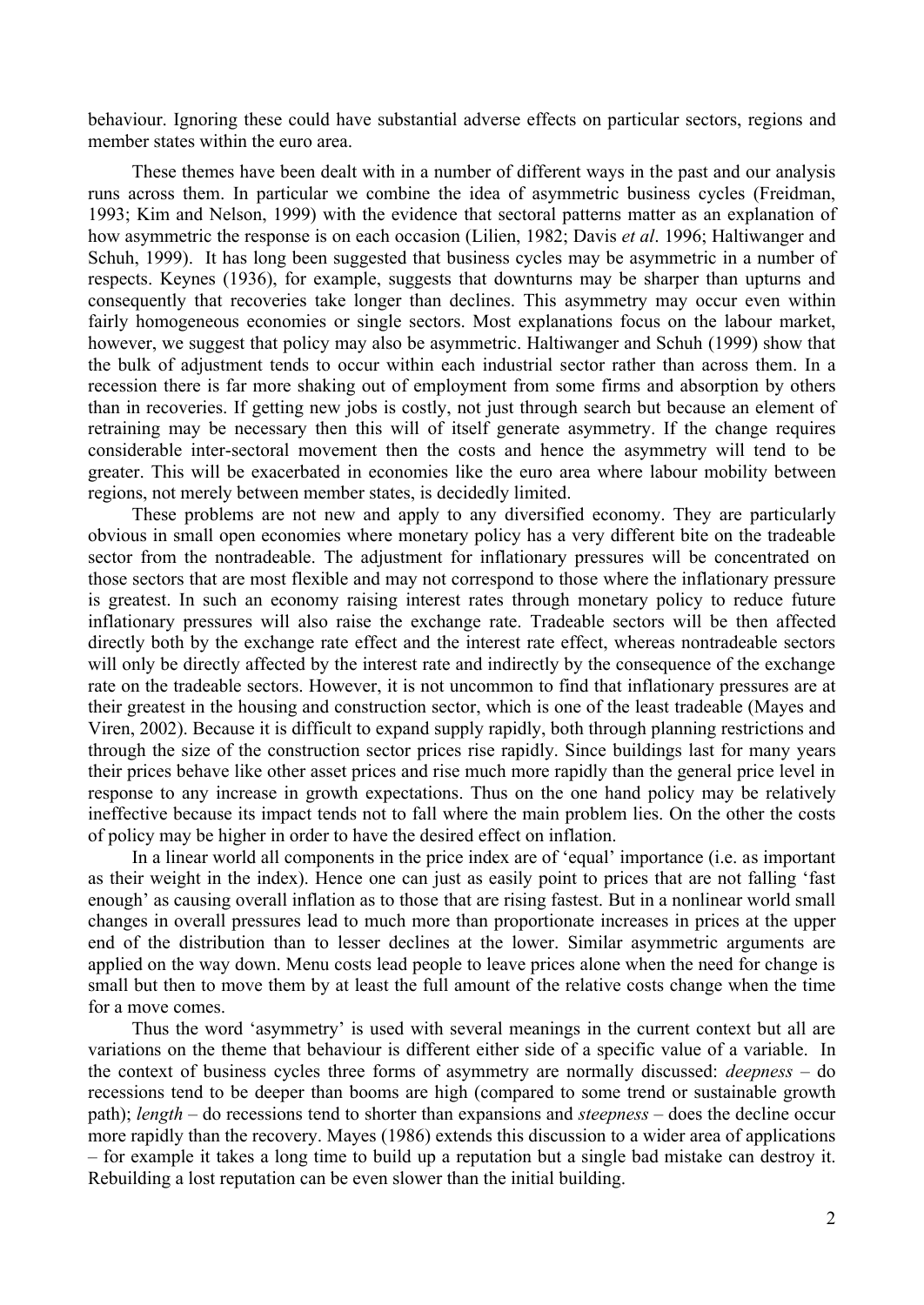In the context of the Phillips curve much of the discussion of 'asymmetry' relates to the fact that the relationship is not a straight line. Hence the relationship is asymmetric in that unemployment below the NAIRU will tend to result in increasing and eventually explosive inflation while excess unemployment will have a diminishing effect tailing away into insignificance. However, it is asymmetric in a different sense in the discussion of the 'sacrifice ratio' (Mayes and Chapple, 1995). Here the gains in terms of extra output when the output gap is positive are more than offset by the losses when a negative output gap has to open to return inflation to its previous level. In this case the relationship is not merely a curve but its shape depends upon whether the output gap is falling or rising.

The problem can be regional rather than sectoral. This is illustrated for the UK by Buxton and Mayes (1986). They show that it was unemployment in the region with the tightest labour market (the Southeast) that had the main impact on inflationary pressure in the economy as a whole. Unemployment in other regions where pressures were slacker had far less impact. Disinflationary policy, particularly during the 1970s and early 1980s, not merely increased the level of unemployment in the country but it increased the spread. In order to have an adequate impact on the tightest labour market average unemployment had to increase more than proportionately and the unemployment in the worst affected regions even more dramatically. The regional variation may occur simply because of the uneven distribution of the various sectors of the economy.

The euro area is different from most other currency areas in that it has considerable variation in the transmission of monetary policy even within the same sectors because of different institutions and traditions for financing economic activity and saving. This will complicate the nature of the differences in the impact and lead to another source of regional variation. As we explain below some parts of the euro area could be persistently adversely affected if asymmetries are not taken into account.

#### 1.2 *Real Time*

 $\overline{a}$ 

One of the problems in the analysis of economic relationships is that it is necessary to explain people's behaviour in the context of what they knew and believed at the time. This is particularly clear in the case of policy decisions, as has been illustrated by Orphanides (2001) for the United States and Huang *et al*. (2001) for New Zealand, inter alia. With the benefit of hindsight, it can be difficult to understand how some large policy errors could have been made. Once data available at the time (real time data) are used in regressions then explanation of the decisions improves. Using data that takes into account all the subsequent revisions and improvements may give a better representation of what was actually happening at the time but it is not necessarily as good an estimate of what people thought was the case at the time.

Decision-makers, of course, know that the information they face is imperfect and they take steps to go beyond the published statistics in building a view (Coats *et al.,* 2003). Hence, just as using the most recently revised data may not be an appropriate description of what people believed at the time, so also may the version of the data available at the time not be an accurate description of beliefs. Most relevant decisions are forward-looking, so the discussion extends beyond the simple concern over what was published. We, therefore, use estimates published at the time by forecasters as our real time data, rather than just the first estimates published by the statistical authorities after the event, as these take a wider set of information into account.<sup>1</sup>

<sup>&</sup>lt;sup>1</sup> It is easy to regard the official statistics as being 'data' while referring to other people's views as being 'estimates'. Macroeconomic 'data', whether official or not, are still the result of estimation and not direct observation. Official estimates are subject to revision as more information comes to light, especially if series become implausibly uneven or inconsistent with estimates of other related variables. Outside estimates tend to make much more use of economic models than do those produced by the official statisticians, who place more weight on aggregating detailed estimates of components of the macroeconomic variable. Although we use a common OECD source, *Economic Outlook*, for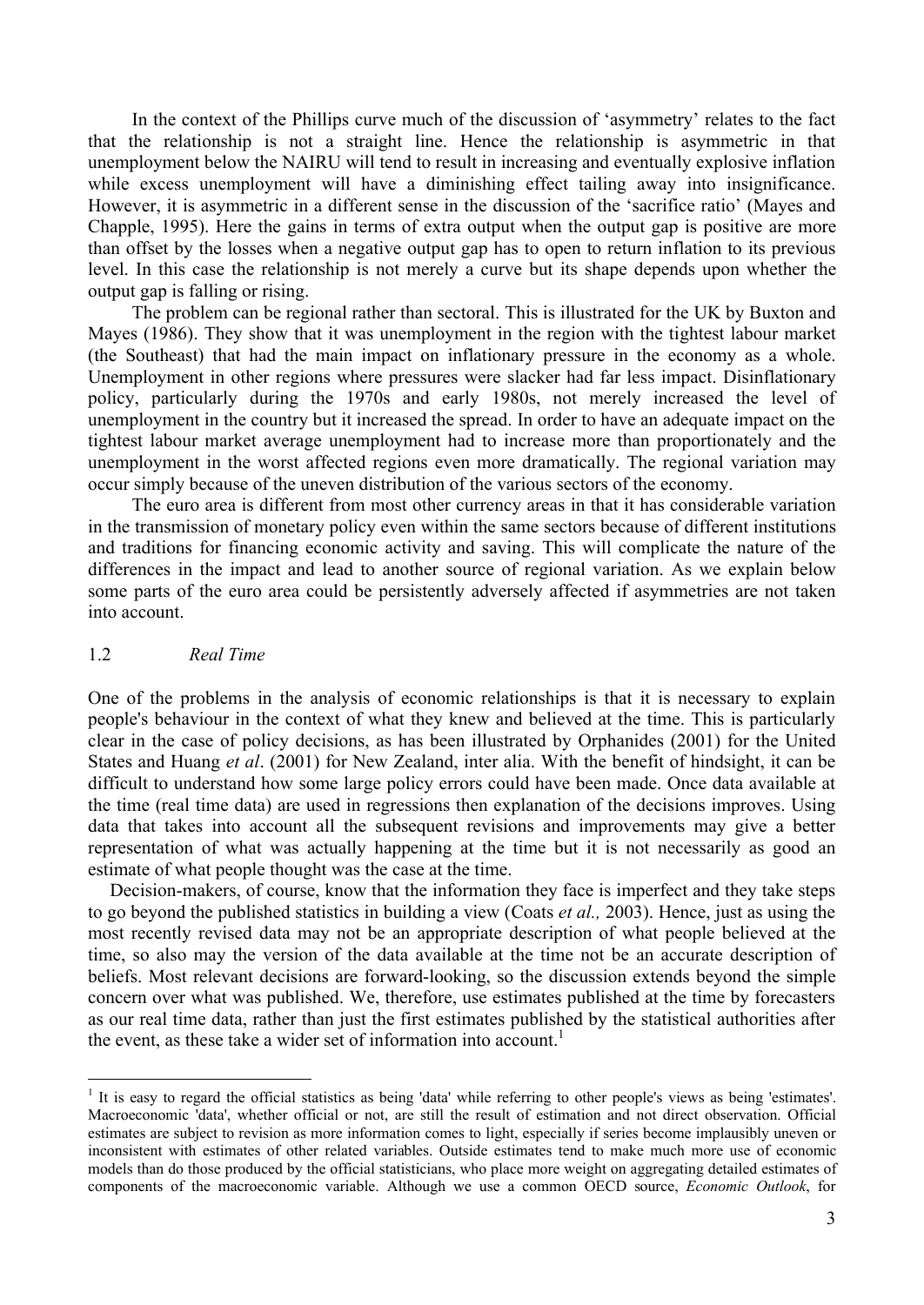Addressing this problem is particularly important if we are trying to describe expectations, as these are not directly observable. Expectations are rooted in the information set available at the time. Hence it is worth exploring whether the most recent estimates or real time data act as a better explanation. Expectations and forecasts are closely related. Indeed if the forecast being discussed is the estimate of the mean value of the distribution of possible outcomes then the concepts are similar. If, like the estimates described in the previous paragraph, they are simply an attempt to predict the statistical authority's estimates, they should be quite a close conceptual match.

The key distinction is that forecasts can be observed. Hence they are potentially a proxy for expectations. They are also a real time source of information in that a stream of them is available for the main variables in the economy. Unfortunately, they have several drawbacks. Firstly, only some forecasts are published. Secondly, each forecasting group uses a different basis for its forecast – most are highly conditional, some implausibly so in using unchanged settings for monetary policy (Mayes and Tarkka, 2002). Thus not only does each forecast only represent what a particular group claims to think, these numbers are often not estimates of the expected value even though they are forward-looking. It is clear that some forecasters are considering the mode rather than the mean. The Bank of England, for example, explicitly considers the difference between the two in setting out the plausible distribution of outcomes (Novo and Pinheiro, 2003).

Published forecasts are thus not necessarily very representative of what people were thinking at the time and may not be a very good estimator of expectations, even if we combine forecasts from a number of sources. Such combinations can be the published Consensus Forecasts or statistical combinations of the information along the lines of Stock and Watson (1999). It is clearly debatable how they perform relative to other estimators, all of which have their drawbacks. It is, for example, possible to use surveys of opinion in some cases. Their validity depends on how representative the sample is and how well people are able to describe their position on the particular topic.<sup>2</sup> However, if we are merely concerned with trying to explain how a central bank reacts, given its own views about the future, then we can use its forecasts to represent expectations.<sup>3</sup>

In this paper we seek to use both sorts of 'real time data' that we have discussed – the estimates available at the time and published forecasts. We extend this realism as far as possible by using the most recent vintage of the historical series of the variables that was available at the time as well. We pick all of these, historical data, estimates of the current period and forecasts from the same source.

However, the process of estimation of the Phillips curve throws up a further difficulty, as we should normally consider the use of GMM or some other method of handling measurement errors and simultaneous determination of the explanatory variables in the relationship. To achieve the necessary identification we should use a set of variables that give a good explanation of the explanatory variables but are not themselves correlated with the error term in the equation.<sup>4</sup> Such variables should be 'predetermined' but does this mean that they should have been 'known at the time' i.e. real time data? One of the problems here is consistency. If we are using real time data for the explanation in the model then should the instruments themselves also be of precisely the same

 $\overline{a}$ 

 This is not without problems if we wish to have a more complete model as then we may have multiple expectations: expectations held by the central bank and expectations held by the rest of the economy (Honkapohja and Mitra, 2005).

building up our information on what was believed at the time about the past, current and future values of output and inflation, the methods used by the OECD for producing these three categories of estimates are different. Estimates of the past are largely harmonised combinations from official statistical agencies, whereas estimates of the current and future periods employ the normal range of forecasting techniques, which vary depending on the time horizon from the latest period for which the most recent official estimates are available.

<sup>&</sup>lt;sup>2</sup>It seems impossible to find forecasts made for all euro area countries for a substantial period other than from OECD (Gerlach, 2004). Consensus Economics now produce suitable forecasts for much of the euro area but prior to 1995, inflation data relate only to France, Germany and Italy, which is insufficient. The results in Gerlach (2004) suggest aggregated Consensus Economics estimates for the euro area perform noticeably worse than our estimates from OECD. 3

<sup>&</sup>lt;sup>4</sup> One way of looking at this (Rudd and Whelan, 2001) is that they should not simply be 'omitted variables' from the proper explanation.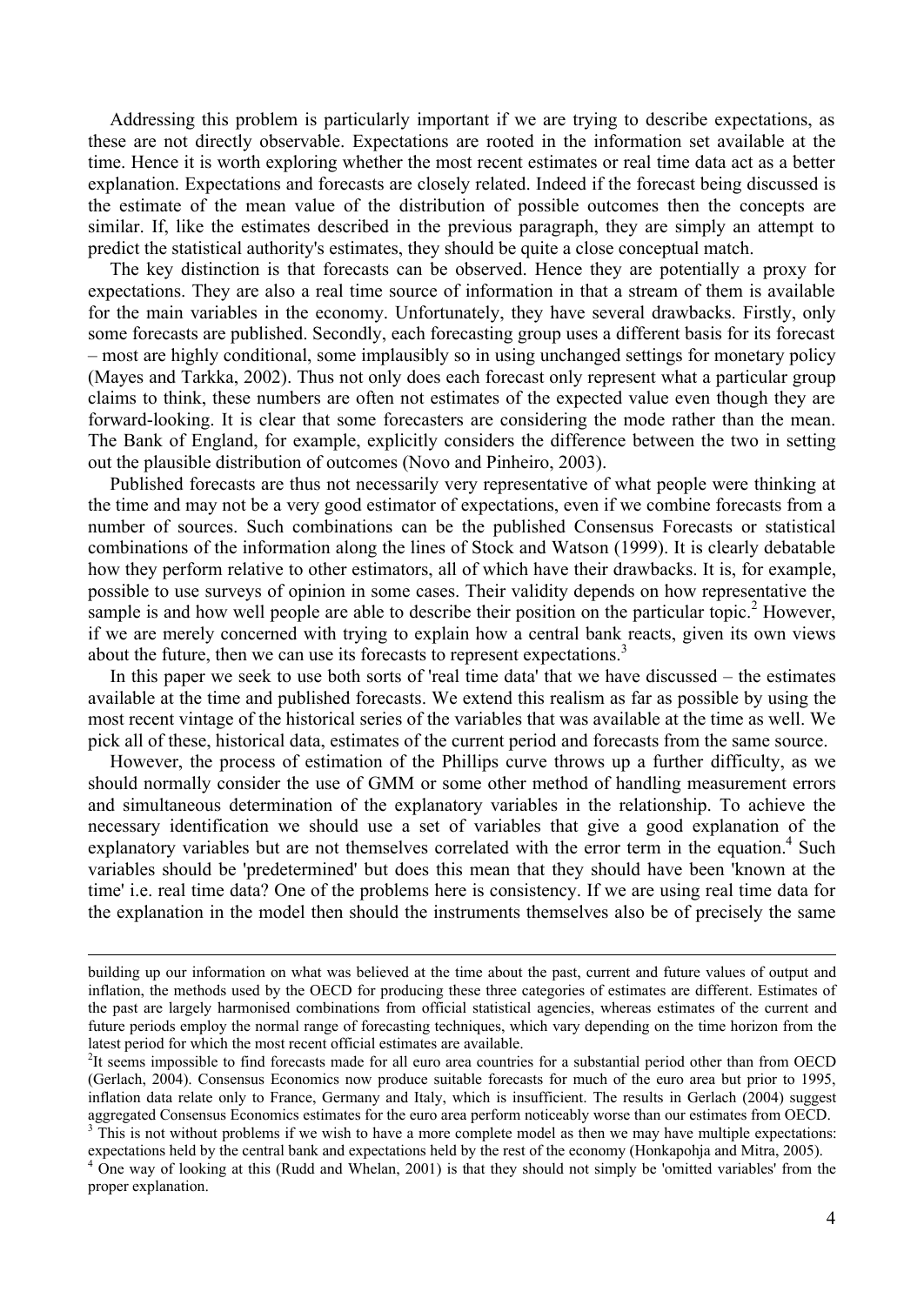vintage of publication/knowledge? This introduces a further quirk in estimation. It is common to use lagged variables as instruments but the real time lagged variable is not the lag of the real time variable. In other words it is each period's 'published' estimate of the previous period(s) that is appropriate. The estimate made last period of the then current value will have been revised, along with estimates of earlier periods. The empirical importance will depend on both the extent of revision of the data series and on the model being estimated. Thus the compilation of the instrument data set will require using all of the vintages of data in the same way that is required for the real time data itself.

In the sections which follow we look at each of the issues in turn: the use of real time information in the form of forecasts to act as an estimator of expectations, the use of real time data in the sense of the information available at the time and the use of real time instruments. We begin by outlining our approach to the Phillips curve and the datasets relating to the euro area countries that we employ.

#### **2. The Phillips Curve**

We deliberately use the well-known hybrid New Keynesian specification of the Phillips curve as a representation of the prevailing view and one which allows us to explore both our concerns readily. It also makes the results directly comparable with a wide range of evidence already available. It is particularly relevant to our real time concerns, as not only do expectations lie at the heart of the explanation but many versions of the specification use an output gap as an explanatory variable, which is also an unobservable variable that needs to be estimated. Many measures of output gaps suffer from the 'end point' problem, which makes the role of real time data even more important, as it tends to be the most recent observations that are changed the most. It is only well after the event that we can form a clear view of whether the trend from which the gap is measured has itself changed. In the short-run there is considerable scope for confusing gaps with changes in trend.

The original NK specification is:

$$
\mathsf{p}_t = \mathsf{I} \sum_{k=0}^{\infty} \mathsf{b}^k \mathsf{E}_t \{ m c_{t+k} \},\tag{1}
$$

where  $E_t$  is the expectations operator conditional on information available in period *t*,  $p_t$  denotes the period *t* inflation rate, defined as the rate of change of prices from period *t*–1 to period *t*, suggesting inflation is equal to the discounted stream of future real marginal costs, *mc*. As it is usually impossible to obtain a direct estimate of these costs, empirical studies commonly use the output gap as a proxy, although labour costs are also used (Galí and Gertler, 1999; Sbordone, 2002). These variables are assumed to capture changes in real marginal costs associated with variation in excess demand in the economy. Under certain assumptions about technology, preferences and the structure of labour markets we can link the output to real marginal costs within a local neighbourhood of the steady state of log real marginal costs according to  $mc_t = d\hat{y}$ , (Fuhrer and Moore, 1995; Roberts, 1998) where  $\hat{y}_t$  denotes the period *t* excess demand and hence by substitution obtain:

$$
\mathsf{p}_t = \mathsf{b} \mathsf{E}_t \{ \mathsf{p}_{t+1} \} + \mathsf{k} \hat{\mathsf{y}}_t,\tag{2}
$$

for the NK relationship, where  $k = 1d$ .

Many empirical studies suggest that the purely forward-looking NK Phillips curve is unable to capture the persistence of inflation and hence it has typically been modified by incorporating some backward-looking element. The Hybrid model of Galí and Gertler (1999) is the main example:

$$
p_{t} = qE_{t} \{p_{t+1}\} + (1-q)p_{t-1} + f\hat{y}_{t},
$$
\n(3)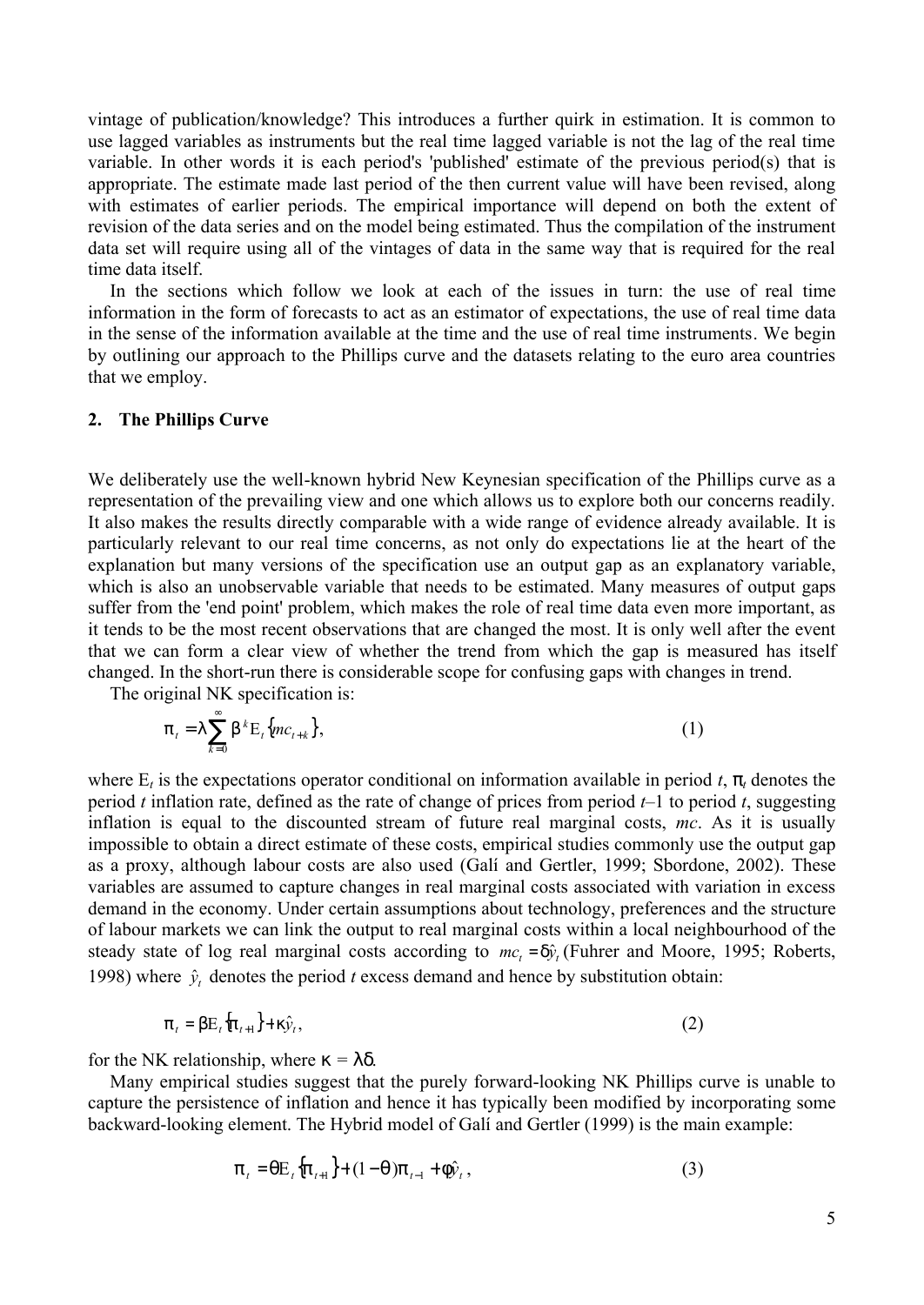where  $0 \le q \le 1$ .<sup>5</sup> We use this Hybrid model as our starting point.

Expressing inflation in terms of prices and not wages and demand pressure in terms of output gaps and related measures and not unemployment makes sweeping modifications to the original Phillips (1958) specification. However, our purpose is not to innovate with specifications but to explore the impact of real time information on specifications that are already widely used. It is by no means certain that the results would generalise to other specifications.

#### **2 The First Concern: Asymmetry in the Phillips Curve**

#### 2.1 *The Nature of Asymmetry*

Before we go any further we need to sort out what is meant by asymmetry, as there is no commonly accepted definition.<sup>6</sup> Sorting out nonlinearity is a simpler task as we take it here to refer to relationships that are curvilinear or have different parameter values over different ranges, rather than exhibiting discontinuities or chaotic behaviour.

In the European context the most common use of the word 'asymmetric' merely means 'different'. The simplest example comes in the concept of asymmetric shocks, which are just shocks that affect one part of the economy rather than another. Secondly, asymmetry is commonly used to refer to relationships where there are omitted variables or even omitted secondary equations. Gaiotti and Generale (2001) and Loupias *et al.* (2001) in showing that there is a credit channel for monetary policy describe this additional feature as 'asymmetry' in the monetary transmission mechanism.

Here we begin by defining asymmetry much more directly - that relationships are not symmetric in the sense of having the same coefficients either side of given value. Thus a relationship

$$
x = a_0 + a_1 y + e \tag{4}
$$

is not symmetric if  $a_1$ <sup>1</sup>  $a_2$  in

 $\overline{a}$ 

$$
x = a_0 + a_1 y^+ + a_2 y^- + e \tag{5}
$$

where  $y = y$  when  $y \le y^T$  (= 0 elsewhere) and  $y^+ = y$  when  $y \ge y^T$  (= 0 elsewhere).  $y^T$  is a 'threshold' value (Granger and Teräsvirta, 1993; Tong, 1993). A simple example for the Phillips curve, is to suggest that inflation responds differently depending upon whether the output gap is positive or negative. We can easily respecify *x* and *y* in first difference form (or first difference of logarithms) and show that for example the impact of changes in GDP on unemployment depend on whether the economy is growing or contracting.<sup>7</sup>

We have deliberately made this asymmetry very simple but one could argue that while the cointegrating relationship is symmetric the error correction mechanism could be asymmetric (Harris and Silverstone (1999) and Huang *et al.* (2001)). Thus, if  $\hat{a}_0$  and  $\hat{a}_1$  are the estimated values of  $a_0$ 

 $<sup>5</sup>$  In Paloviita and Mayes (2006) we have also explored using further lags of prices (Galí et al., 2001; Jondeau and Le</sup> Bihan, 2003) and the labour share of income rather than the output gap.

<sup>&</sup>lt;sup>6</sup> Much of the traditional treatment of asymmetry (Keynes, 1936; Diebold and Rudebusch, 1999) is concerned with the shape of the business cycle. Three characteristics of asymmetry in shape can be identified: *deepness* – do recessions tend to be deeper than booms are high (compared to some trend or sustainable growth path); *length* – do expansions tend to last longer than recessions and *steepness* – does the decline occur more rapidly than the recovery.

 $^7$  Corrado and Holly (2003) try to estimate a general hyperbolic functional form for the Phillips curve. In practice, they end up by estimating two thresholds. Their results for the UK and the US suggest that the Phillips curve is steeper for larger positive output gaps than it is for larger negative gaps, while in the middle, for small positive and negative gaps, the curve is fairly flat.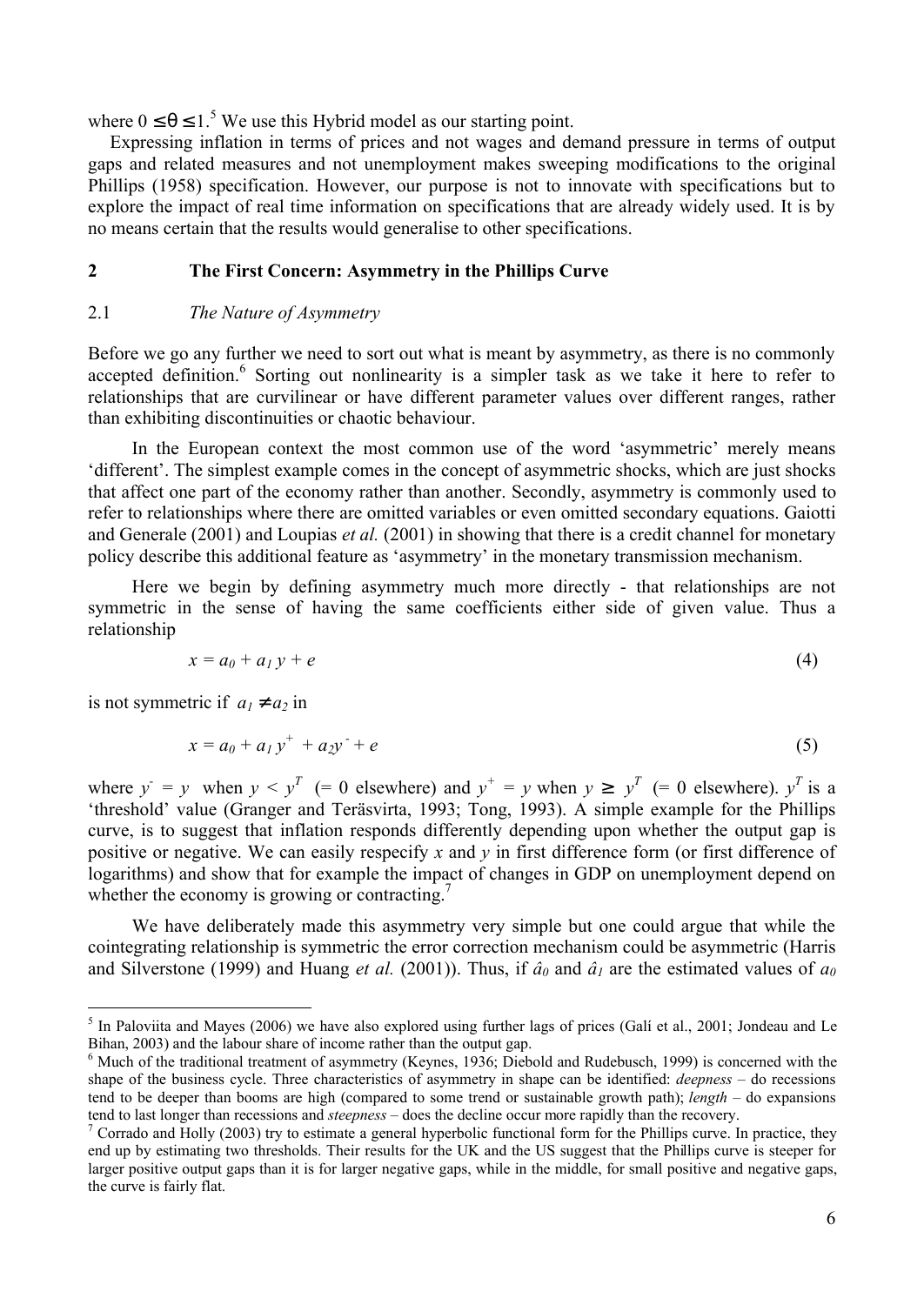and  $a_1$  and  $\hat{e} = x - \hat{a}_0 - \hat{a}_1y$  the computed error, then the error correction process will be asymmetric if  $c_2 \neq c_3$  in

$$
\Delta x = c_{0} + c_{1} Dy + c_{2} e^{+} - 1 + c_{3} e^{-} - 1 + \eta
$$
\n(6)

where  $\hat{e} = \hat{e}$  when  $\hat{e} < \hat{e}^T$  and  $\hat{e}^+ = \hat{e}$  when  $\hat{e} \geq \hat{e}^T$  (= 0 elsewhere),  $\hat{e}^T$  being the 'threshold' value. It is possible to specify the asymmetric adjustment process in terms of ∆*ê,* as in Huang *et al.* (2001), using the M-TAR model of Enders and Siklos (2001), rather than the TAR model in terms of *ê*, described in  $(6)$ . M stands for momentum and we go on to explore that approach second.<sup>8</sup>

We thus begin by applying the form of asymmetry in  $(5)$  to the hybrid Phillips curve shown in (3)

$$
p_{t} = a_{0} + a_{1}p_{t-1} + a_{2}p^{e} + a_{3} \nabla y^{+} + a_{4} \nabla y^{-} + u
$$
\n(7)

where  $\nabla y^+$  denotes the values of the output gap that exceed the threshold value and accordingly  $\nabla y^$ denotes the remaining values of  $\nabla y$ ,  $p^e$  is expected inflation for ease of notation. By having these two facets unlike much of the rest of the literature we take at least one step towards admitting that the Phillips curve is a curve. $9$ 

All reported estimates have been derived using a panel data and restricting the key parameters to be the same for all countries and periods (although, with some exceptions). All equations have been estimated with Least Squares (LS) and Generalized Least Squares (GLS). Because all equations include lagged dependent variables (either directly or in the error-correction terms) we have also used the Arellano-Bond version of the Generalized Method of Moments Estimators (GMM). To illustrate the robustness of results, we present results from all estimators although space prevents a complete report.

#### 2.2 *Asymmetry in the Phillips Curve*

 $\overline{a}$ 

There is no shortage of estimates of Phillips curves in recent years. Estimating the conventional New Keynesian hybrid equation gives the result that forward and backward looking inflation expectations are equally important and that a perverse sign is achieved for the output gap. In part this stems from trying to estimate the curve as if it were a straight line. As soon as even a two part linear specification is permitted the sign is corrected and the slopes for positive and negative output gaps are clearly different. In particular, when the output gap is negative and the economy is characterized by slack capacity the Phillips curve is nearly horizontal. This flattening confirms the flattening that has been observed more generally as inflation rates fall. However, it is important to see that this feature does not apply to positive output gaps. In the case of the Phillips curve differences between the euro area and the rest of the EU do matter. Elsewhere inflation is not so responsive, in part perhaps because the economies are more open to the world outside the euro area.

The nature of results changes considerably if we consider forward-looking expectations and estimate the New Keynesian hybrid Phillips curve using the Generalized Method of Moments in a

<sup>&</sup>lt;sup>8</sup> Furthermore, one could assume that the distributions of errors or shocks are not symmetric, as is the case in frontier models (Mayes *et al.* 1994). All of the above would constitute examples of asymmetry in the more restricted sense that we use it.

<sup>9</sup> Obviously we could have more than two regimes (facets) for ∇*y* but since we have only limited numbers of observations we use this simple specification (which has been widely used elsewhere, see Yates (1998) for instance). Alternatively we could smooth the once-and-for-all regime shift in the threshold model by using the so-called smooth transition regression model (STR) (Granger and Teräsvirta, 1993), also used by Teräsvirta and Eliasson (1998). The lack of sufficiently long time series also made this alternative less appealing. Introducing a quadratic term in the output gap would also be a straightforward way of incorporating nonlinearity.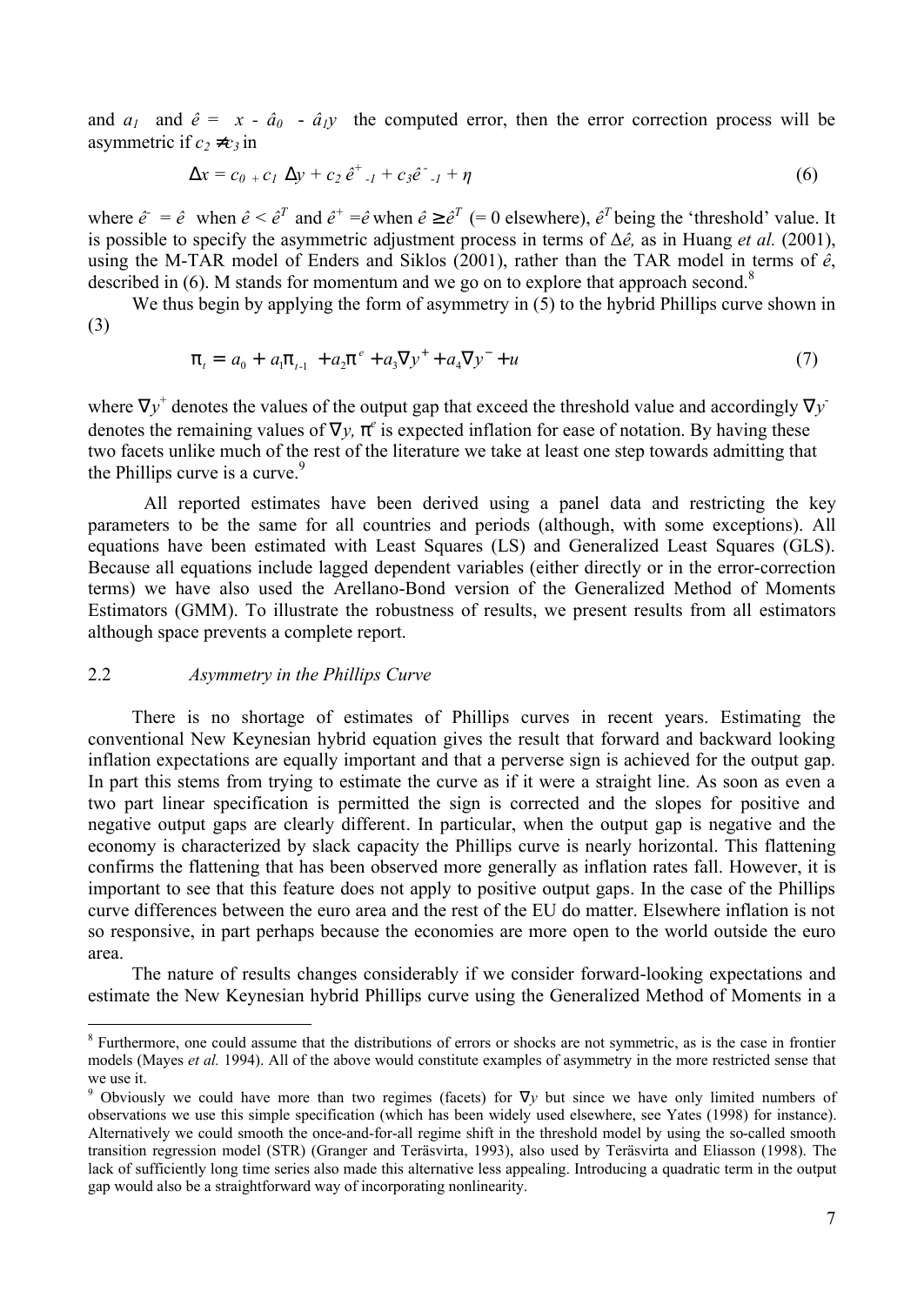dynamic panel framework (Arellano and Bond, 1991). The results (Table 1) clearly indicate that the role of the lagged inflation term (inflation persistence) diminishes over time and is relatively unimportant for the 1999-2006 period. By contrast the role of output gap becomes more prominent. Contrary to the 1987-1998 period, the coefficient is clearly significant. Thus, for the EMU period, the New Keynesian hybrid Phillips curve work reasonably well; it is only that the sum of the inflation coefficients fall short of one, which suggests that there are some problems in the modelling inflation expectations with the REH assumption under the GMM orthogonality restrictions.

However, in earlier work (Paloviita, and Mayes, 2005; Paloviita and Virén, 2005) we have found that the rational expectations formation is a rather strong assumption and that if instead we use OECD forecasts or Consensus Economics survey data, we get a better determined equation and a much larger forward-looking weight, more in line with what is expected from the New Keynesian model.<sup>10</sup> This is again true here (Table 2). The model becomes around  $60\%$  forward-looking throughout and the output gap becomes significant and correctly signed once we restrict estimation to the monetary union era. However, simply assuming that that monetary union can best be represented by the period from 1999 onwards does not seem the best explanation. Taking the starting date backwards in time progressively (Table 3) suggests that the change in behaviour occurs around 1996. This break-point is more or less the same for the two data sets used in estimating the New Keynesian Phillips curve. Thus it is when the member states were trying to converge under Stage 2 of EMU that their behaviour changed and this change has continued thereafter.

Prior 1995 or so, the New Keynesian Philips curves perform rather badly in the sense that, according to the coefficient estimates, inflation seemed to be more or less unrelated to output gap (or other cyclical variables). Along with the EMU, the theory-consistent role of output gap experienced a new comeback (Tables 1 and 2). This is not so much because of the output gap variable itself but because of the new role of inflation expectations. Before the EMU there was no genuine monetary-policy-anchored European view of future inflation developments. Nevertheless, there could some more technical reasons for the observed pattern of results. After the early 1990s both inflation and inflation expectations have been stationary which makes estimation of Philips curves much easier, although there are no guarantees that the estimates do not represent some spurious correlations. For the data of the 1970s and 1980s inflation and inflation expectations seemed to have some trend while the output gap variable is 'by construction' a stationary variable (Baxter, 1994).

One interesting feature is that the year 1999 creates some problems to the all expectations oriented Phillips curves (Figure 1). Thus, in the New Keynesian Phillips curve, the expectations channel appears to be temporary out of use for 1999 but start being operative since that. Price developments in 1999 were largely independent of the future inflation expectation. This could be interpreted in two ways: either there has been a lot of noise in inflation in 1999 (due to adoption of the euro) or there has been a lot uncertainty in terms of future monetary policy and inflation regime. Perhaps this is all a coincidence but that would be surprising.

[section on M-TAR estimates to come]

## **3 The Second Concern: The Use of Real Time Data**

## 3.1 *Forms of Real Time Information*

 $\overline{a}$ 

The first of the three sources of real time information that we explore relates directly to expectations. A common approach is to assume rational expectations and try to model expectations directly from the model. Rational expectations are normally expressed, however, in terms of the

<sup>&</sup>lt;sup>10</sup> We use both the June and December forecasts for the following year but the results are fairly similar in character.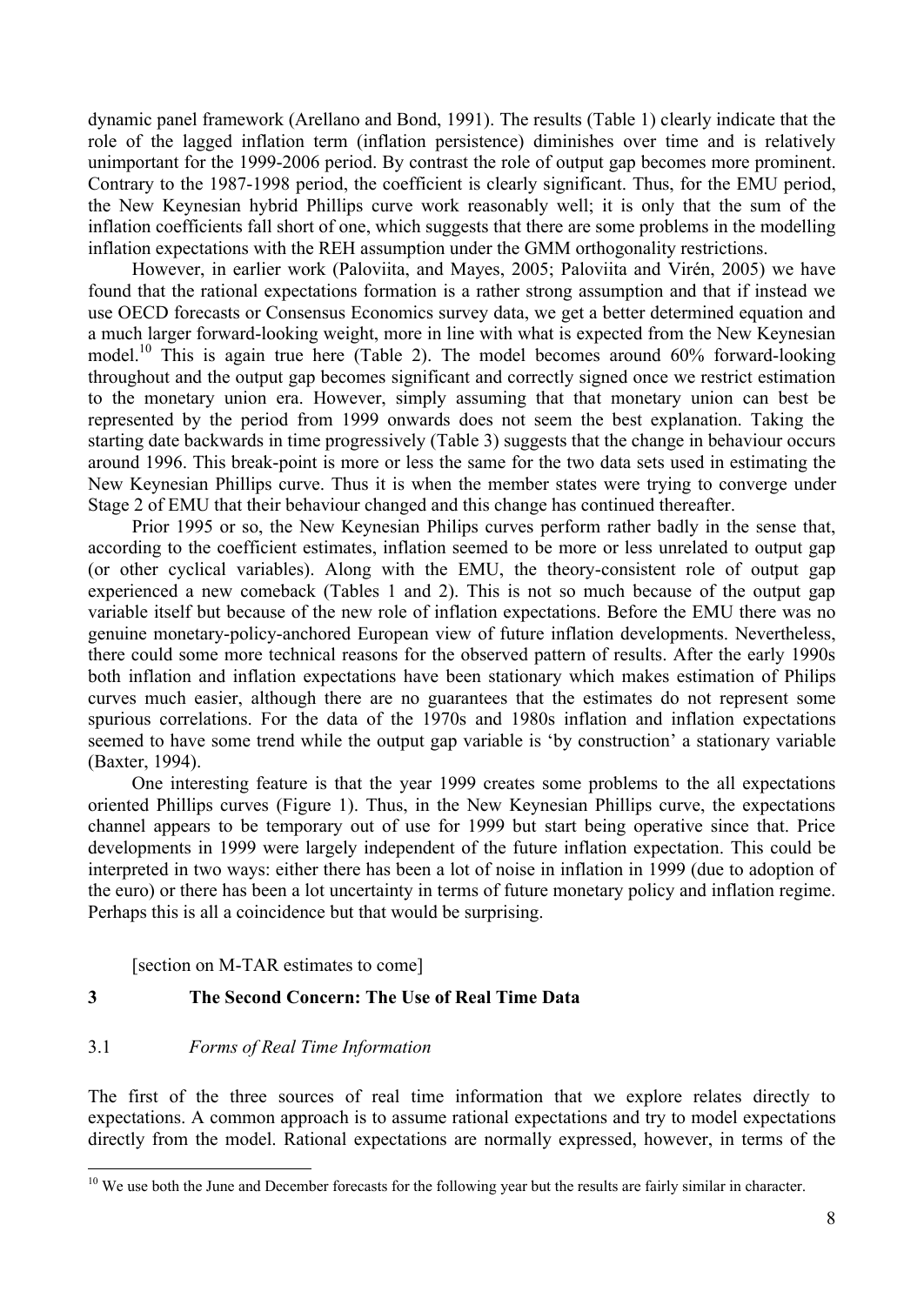most up to date information. A construct based on the information available at the time could be made 'model consistent' but strictly rational expectations would imply that they were 'correct' not just that they conformed to a specific less-revised dataset. In any case, not only does the rational expectations assumption impose substantial problems for estimation (Rudd and Whelan, 2001) but it perpetuates the problem of handling an unobservable (two actually, since the output gap is also unobservable). We therefore consider a less ambitious assumption and employ a direct measure of expectations as a means of getting at what people thought at the time from the information available to them. We use published OECD forecasts (Pyyhtiä, 1999). These forecasts were generally available at the time pricing decisions were taken. While there is no particular reason to suppose that the OECD represented general beliefs, such forecasts were widely discussed and respected. More importantly from the point of view of our analysis, they are produced by a coherent methodology that is applied to each of the euro area countries and evolves only slowly across time. There is nothing similar available with such a coverage. Even so with only annual data stretching over the period 1977-2003, this is a very limited sample to operate on. We have therefore chosen to pool the data and estimate the model in panel form, which gives us a maximum around 300 observations, depending on the exact specification.<sup>11</sup>

By using direct measures of inflation expectations, we can avoid the problem faced by many previous studies of inflation dynamics, of having to test dual hypotheses, about the specification of the Phillips curve and the formation of expectations, at the same time.<sup>12</sup> Thus, in our study we can allow for the possibility that the expectations themselves may adjust slowly or move for spurious reasons. A simple form of explanation would be to use one of the specifications of least squares or other learning processes (Evans and Honkapohja, 2002). The OECD forecasts are likely to be more reliable proxies for inflation expectations than some survey estimates that have been used, as they are based on systematic monitoring of economic developments and econometric models.

The OECD's forecasts are produced twice a year and published in June and December. The June forecasts are normally for the current and the next calendar year, while a second future year has been added in December, in recent years. They cover, inter alia, inflation in both the GDP and consumer price deflators. OECD's database is quarterly, so it would be possible to compile semiannual series for all the variables and estimate the models on that frequency. One can also interpolate the series of forecasts and hence estimate the models at quarterly frequency.<sup>13</sup> However, we stick with the annual information. The timing of the forecasts raises the first question about what real time constitutes. Pricing decisions that affect both deflators will be taking place during much of every working day and probably outside them as well. The annual outcome is the result of a mass of decisions spread, unevenly over the year. There are some important elements of bunching in the early part of the year, both with administered prices and wage-setting in many euro area countries over the period. This might argue that the December forecasts were more typical of the information available. On the other hand the June forecast coincides with the publication of the first estimates of the outcome for the previous year, so perhaps this has more merit. We explore both but focus on the December forecasts because they look slightly further ahead than those in June.<sup>14</sup>

<sup>&</sup>lt;sup>11</sup> Not all series are of equal length and the availability for particular countries varies slightly. It is, however, the forecast information that starts in 1977 for ten countries in the euro area. For Luxembourg, the forecasts are available since 1982 and for Portugal since 1980. We can and do go back earlier to 1960 with the historical series published by the OECD since 1977, particular in the case of real GDP, when estimating output gaps.

<sup>&</sup>lt;sup>12</sup> Roberts (1997, 1998) and Adam and Padula (2003) provide similar studies with survey based expectations for the US. <sup>13</sup> Normally interpolation is done with some reluctance because of the effect it has on the dynamics of the relationship. In this case it might actually be desirable because the OECD forecasts are only a proxy and some smoothing of their impact might be appropriate. We only take them as representative of a more general view, not that their publication constitutes 'news' on which behaviour would change.

<sup>&</sup>lt;sup>14</sup> These differences in horizon and information base pose problems for a semi-annual approach. Not only will the timeliness of the published information available alternate between the June and December OECD estimates but the length of the forecast horizon will also vary by six months.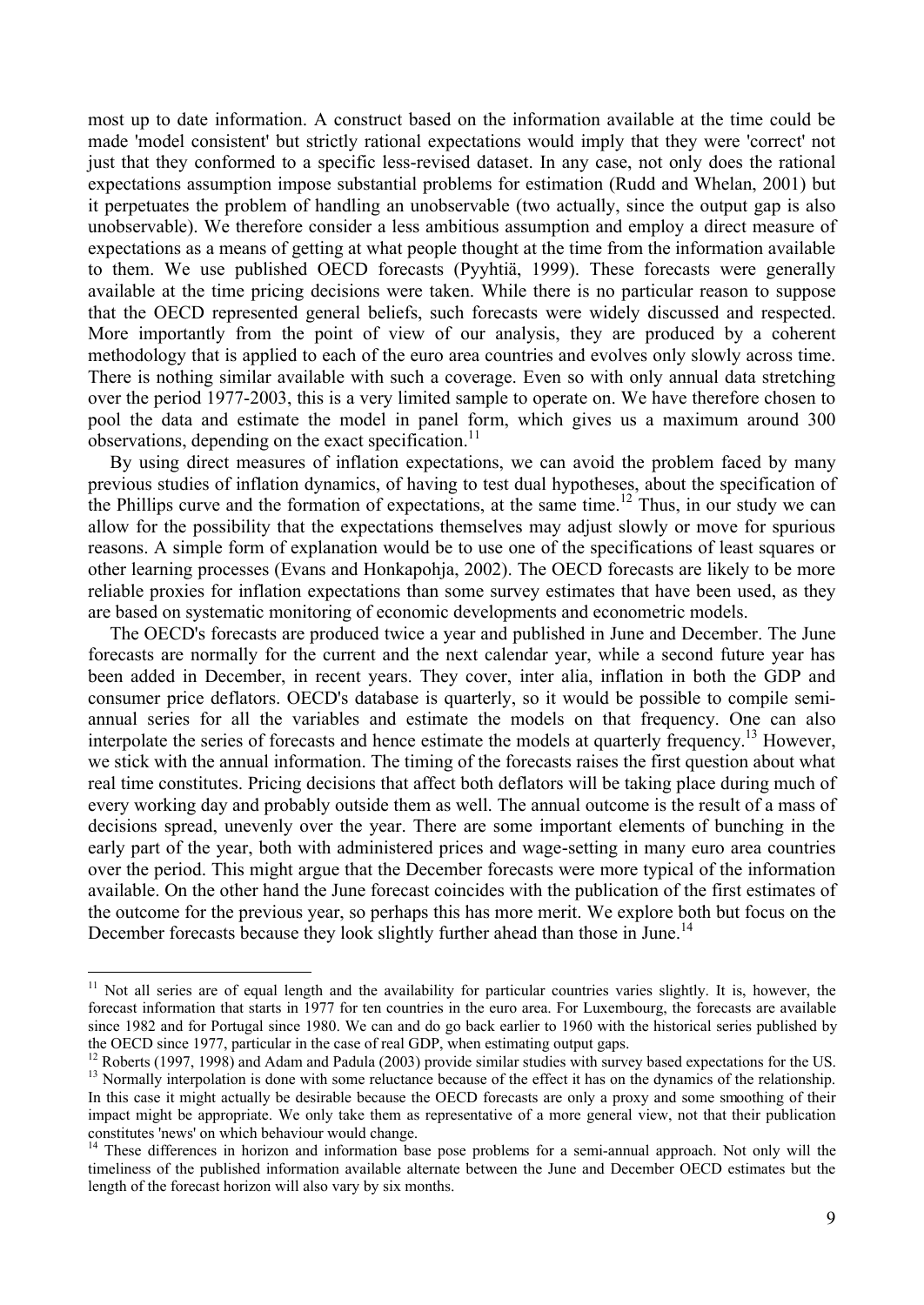One advantage of using OECD forecasts is that the self-same publication the OECD *Economic Outlook*, produces compatible data series for the history of the variables in the model and estimates of their current value.<sup>15</sup> Since we are dealing with estimates made in December for the current year, they still contain an element of forecasting. This emphasises a general problem in estimation in that reliable official estimates may only be available with a considerable lag. The first published vintage of the data for a particular year are not really 'real time', as they appear after the decisions have taken.<sup>16</sup> We explore using the OECD's own 'real time' estimates of the output gap published in *Economic Outlook* as well, so that the entire model is expressed only in terms of the information actually used at the time price setting decisions are made. But they are only available for a few years, so it is also necessary to estimate the gap using relatively robust methods to represent what could been done over the period with the real time data and the techniques then available.

The second element of real time information we consider relates to the data set used in constructing the output gap. If we use up to date information we actually know with the benefit of hindsight what happened to output in subsequent periods and hence can avoid the well known end point problem. However, at the time people cannot avoid the problem. They have to make judgements about how appropriate trend values should be estimated and as Orphanides (2001) has shown this can help explain some large policy errors. HP filters are particular subject to this difficulty and it would be very helpful if we could use a different form of estimation, say, the production function approach that the OECD uses. It is arguable (Neiss and Nelson, 2002; Robinson *et al.*, 2003; Orphanides and van Norden, 2002) that estimating the output gap will dominate the problems that people faced at the time from having to use real time data. However, using more sophisticated methods would not replicate what people might reasonably have done at the time.<sup>17</sup> It is particularly unfortunate therefore that these potentially less contaminated estimates of the output gap by the OECD only stretch as far back as 1994. We are therefore compelled to use the HP filter or similar rather deficient methods if we want to consider the whole data period. Although we can use the full extent of the OECD output forecasts available in calculating the filter, we need to use real time data in estimating the output gaps as they would have been seen at the time $18$ 

Lastly in estimation, we apply real time data in the GMM estimation process. Here the question of what data set should be used is more contentious. GMM is a statistical technique. Appropriate instruments need to be predetermined and correlated with the variables they seek to explain but uncorrelated with the error term. Using GMM does not per se involve the question of what information was available at the time. It might however, seem more logical to use a common data set so that the instruments are also what was available at the time. By using more up to date information in one part of the estimation process than in another we may introduce spurious correlations. The issue of simultaneity would be represented by using the same real time data set even if it might be statistically easier to handle it with different information. In this sort of context

<sup>15</sup> Prior to 1985 (1983 for France, Germany and Italy) *Economic Outlook* did not contain estimates of inflation two periods earlier. These real time estimates are needed for the instrument set. We therefore used the nearest estimate in time published in the OECD *National Accounts*. The decision over which year's estimates to use was based on the degree of correlation between the *National Accounts* and the *Economic Outlook* estimates in the years from 1985 onwards where we had both sets of estimates. This was done country by country, as the lag in information provided to the OECD by national statistical authorities varies. For five countries the current year *National Accounts* were used and the next year's for the remainder. While this muddies the definition of real time, the effect is likely to be small.

<sup>&</sup>lt;sup>16</sup> This would not be such a problem with a backward-looking specification or higher frequency model, if data are published quickly. As it is, the current year 'estimate' will be based on initial published data for the first part of the year, estimates of related and indicator variables for the middle part of the year and forecasts combining backward and forward-looking information for the last few months of the year.

<sup>&</sup>lt;sup>17</sup> Using 'one-sided' filters may reduce the problem.

 $18$  There is clearly a trade off here between considering robust methods of estimation using real time data that might have been more in line with contemporary estimates and using more reliable estimates. The difference between the two may help to explain policy errors.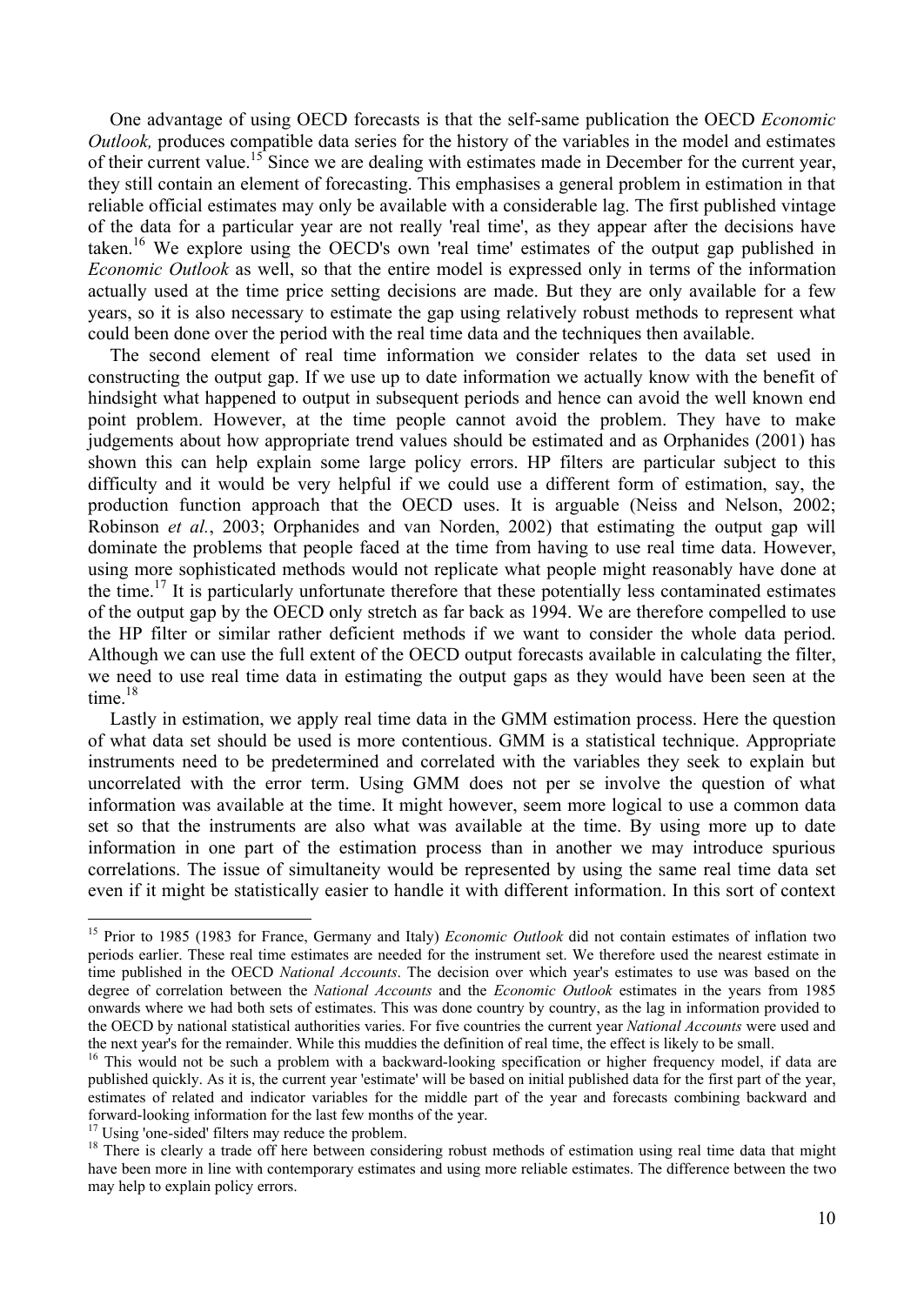one of the functions of GMM is to help clear up an 'errors in variables' problem. If we assume that the final estimates are more accurate then inevitably the real time estimates must include an error. We conduct some limited tests for bias to see if we can get a prima facie indication.

We thus have quite a complex database that contains a series for each variable in the model every year. Since we have used 26 issues of the OECD *Economic Outlook* annually from 1977 to 2002 we have 26 sets of series on each variable.<sup>19</sup> Thus the real time data for a variable x in period t consist of series running from the first year recorded, 1960 in most cases, through to  $t + 2$ , i.e  $_t x_{1960}$  $t_1, t_2, t_3, t_4, t_5, t_6, t_7, t_8, t_9, t_{10}$  to *t* - 1 will be published 'data', *t* will be an 'estimate'<sup>20</sup> and  $t + 1$  and  $t + 2$ , are forecasts, all published by the OECD in December of year *t*. These then have to be placed into the appropriate series for estimation. Real time forecasts made in year *t* for year  $t + 1$  are thus denoted  $_t x_{t+1}$ , real time lagged values are  $_t x_{t-1}$ , where *l* is the lag, and forecasts made last year for this year are  $t_1$   $\chi$ <sup>*t*</sup>. Thus there is always a contrast between real time and the most recently published estimates. However, for the last data point, 2002, the most recent data have not as yet been revised. Since many of the main revisions occur early in the first year or two, we could end the real time data earlier by eliminating the most recent observations if we wished to increase the potential difference between the last real time observation and the most recently published revised estimate. How many years we should omit in this way is fairly arbitrary unless we could reach a point where the data are not further revised. Since that involves knowledge of what the statisticians at the OECD might do in future revisions, which they themselves do not know, there can be no 'right' answer. The more periods we omit the poorer our explanation of the Phillips curve is likely to be. There is thus a trade off. We can gain some insight over the appropriate choice from the pattern of previous data revision by the OECD.

There are typically two sorts of revisions to the OECD data.<sup>21</sup> In the first few periods there may be fairly substantial revisions and then at less frequent intervals there are comprehensive revisions to the series over quite a long time period, usually coinciding with rebasing, particularly for constant prices. This second type of revision tends to shift the series as a whole rather than simply individual observations. This difference is important in context of the Phillips curve, as variables are expressed either in rates of change or compared to some form of 'trend'. Shifting a series may have little effect on rates of change but it can alter the complexion of deviations from trend, particularly where there are nonlinearities or asymmetries. It is noticeable that the revisions have typically been greatest round the turning points. Since turning points are also associated with forecast errors, this has the potential for even larger real time discrepancies. It is also observable that there can be noticeable changes even 10 years or more after the event. The second issue can matter much more for the output gap, as it is a derived measure and not just a published series. The case of Spain shown in Figure 2 is particularly striking. While the shape of the output gap does not change a lot, where it is pitched can. The revision between 1999 and 2000 is particularly large but its greatest effect is not on the immediate period but on the estimates of the fairly recent past. The profile of the data has been shifted rather than individual observations. To some extent this represents an upward revision of the underlying rate of growth.

It is fairly obvious that the inflation series are not subject to substantial revision, Table  $4.^{22}$  The real time series typically show correlation coefficients of 0.95 or better with both the revised estimates and with the forecasts.<sup>23</sup> In the case of the output gap however, we are looking at markedly different series, with correlation coefficients between 0.58 and 0.77 for the real time and

<sup>&</sup>lt;sup>19</sup> We have a 27<sup>th</sup> set of series from the December 2003 *Economic Outlook*, which is the source for our most recent revised data. The last complete year is thus 2002 as 2003 was not yet over in December. Hence the 2003 real time estimates cannot be used as they have no 'actual' value against which they can be compared.

<sup>&</sup>lt;sup>20</sup> They are all of course estimates in the sense that we never know the true values.

<sup>&</sup>lt;sup>21</sup> See Paloviita and Mayes (2006) for details on the impact of revisions for each of the four largest euro area economies. <sup>22</sup> We explore both the GDP deflator and the private consumption deflator.

<sup>&</sup>lt;sup>23</sup> The hypothesis of no correlation is rejected at least at the 5% level in all cases except that between the revised OECD and real time HP filtered estimates of the output gap in part 4(b) where the probability is slightly above 5%.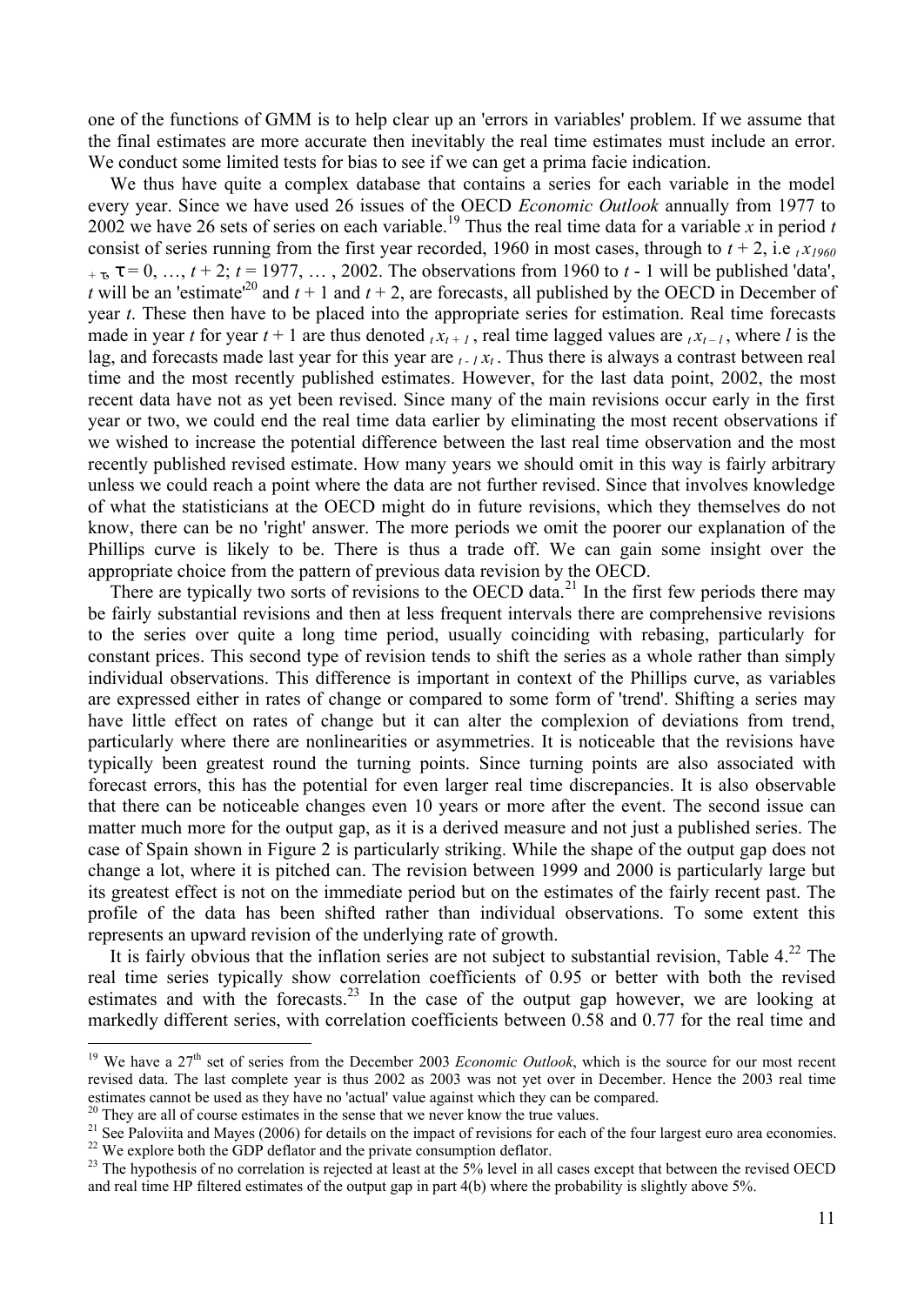revised series. Not surprisingly the two estimation methods are somewhat more closely correlated for the same data, 0.86 to 0.88, but still less than the correlations between real time and revised price series.

We have also checked to see whether the discrepancies appear to be biased (Table 4c). Simple Wald tests comparing the real time and revised estimates suggest there are consistent differences between the two series in most cases. The clear exception is the real time GDP deflator. The nature of the discrepancy varies from case to case. The real time HP filter estimate of the output gap is on average about half of one percentage point below the estimates from the most recent data. We had anticipated that the end point problem would bias its absolute value towards zero, not this asymmetric bias. Real time consumer price inflation tends to underestimate the revised series. The OECD's output gap estimates, using the production function approach, have an average value nearly 0.4 of a percentage point lower and are poorly correlated.<sup>24</sup>

There is one correlated item in the revisions. Since real GDP is deflated nominal GDP and the GDP deflator is one of the inflation measures we use in the study, revisions to real GDP could come from one or both of two sources. Nominal GDP and/or the GDP deflator may have been revised. Thus there will tend to be some inverse correlation between revisions of real GDP and the GDP deflator. The change to the output gap, which is derived from the GDP series will be at one remove. Since the output gap for a single year is not dependent on GDP in just one year, it is not possible to go on to argue that revisions in the output gap and in the GDP deflator are therefore also likely to be correlated but it remains a possibility. In so far as such correlations do exist they can affect the extent of the change in the estimates from using real time data.

We face the normal problems in constructing the output gap and use an HP filter, not because it is obviously best but because it was the most widely used approach and does not involve further data series.<sup>25</sup> We follow the common procedure of using forecast values of real GDP to construct the filter in order to reduce the impact of the end-point problem. This only has to be done once with the revised data set. However, if we want real time output gaps we have to construct them from each data set in turn. Thus in period *t*, computing the output gap entails using the December year *t* OECD *Economic Outlook* to provide the most up to date estimates of real GDP in previous years, the estimate of year *t* and the forecasts of year  $t + 1$ , and  $t + 2$  where it is available. All these estimates of the year *t* output gap, one from each December's *Economic Outlook*, have to be transcribed into the single output gap series for estimation. When using the OECD's own published estimates of the output gap, which use a production function and not an HP filter, they are treated just the same way as the most recent and real time series for the inflation variable.<sup>26</sup>

The evolution of each individual computation of the real time output gaps is illustrated in Figure 3 for Italy, as this shows the largest revisions of the four main euro area countries. <sup>27</sup> The first real time gap is thus computed for 1977, the beginning of our forecast sample, using the December 1977 vintage data including its forecasts. This line has its end point in 1978. There is then a new line superimposed for each succeeding year, all of them stretching back to 1960, which is our origin year for the data. The most heavily revised observations are the forecasts for the two years ahead, which are not used in estimating the Phillips curve itself but give the full flavour of how sensitive

 $24$  We have checked the data for stationarity, as its absence would affect the validity of the inferences. The downward trend in inflation in the first part of the period for many of the countries poses an obvious problem.

<sup>&</sup>lt;sup>25</sup> As Rünstler (2002) has shown for the euro area, Orphanides and van Norden (2002) for the US and Cayen and Van Norden (2002) for Canada, Nelson and Nikolov (2001) for the UK and Gruen *et al* (2002) for Australia, measures of the output gap can vary widely according to the method used. Furthermore, as the output gap is a generated regressor it could present problems for inference (Pagan, 1984) despite the use of GMM.

<sup>&</sup>lt;sup>26</sup> The OECD has only published its own estimates of the output gap since 1994, hence the need to present the correlations of these with other measures separately in Table 4b.

<sup>&</sup>lt;sup>27</sup> Clearly in forming a judgement it was necessary to explore the patterns for all countries in the sample and not just for the four largest, although their experience will dominate the aggregate result.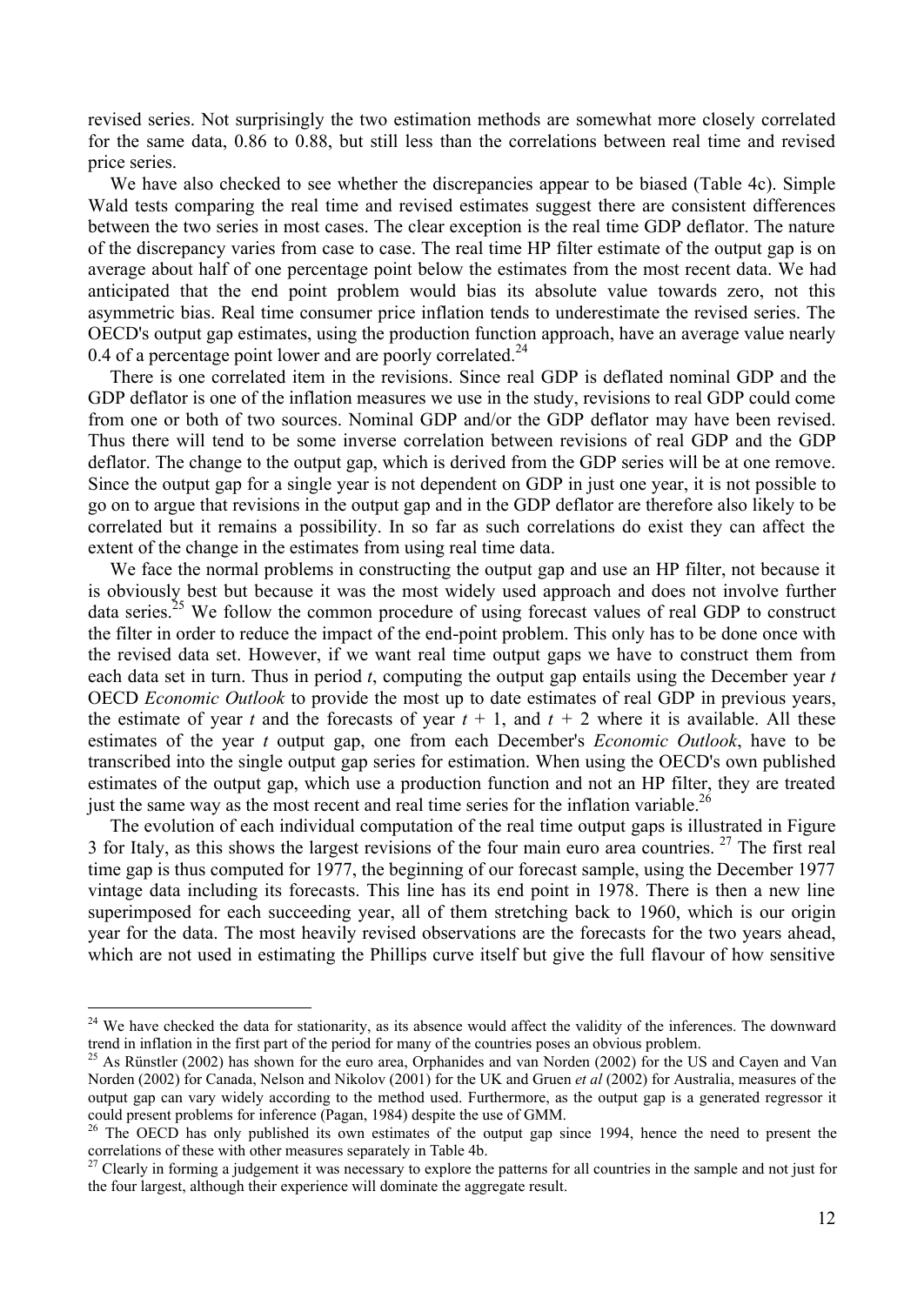output gaps are to the end point problem.<sup>28</sup> The extent of the revision in the output gaps used is clearer if all of the other observations are removed from the chart and only the sequence of real time gaps, without the history are shown, as in Figure 4, by comparison with the HP filtered gaps estimated using the most recent, December 2003, data. The deflators tend to show quite negligible differences by comparison, as can be anticipated from the high correlations in Table 4.

#### 2.2. *The Use of Real Time Data in Estimation*

Our main results focus on the Hybrid model as this gives a more comprehensive opportunity to consider how forward-looking expectation formation appears to be. We constrain the coefficients on the backward and forward-looking expectation terms to sum to unity. The restriction is not confirmed by the data but the impact is quite small.<sup>29</sup> We used two inflation measures in estimation: the annual changes of the GDP deflator and the private consumption deflator, because both measures are widely used in the existing literature. Although the two series are strongly correlated, they show noticeable differences in estimation. Despite the rather wide range of results shown for individual countries in Paloviita and Mayes (2005) the restrictions entailed in pooling the data are not rejected for the GDP deflator.<sup>30</sup> In the case of the private consumption deflator the pooling restrictions are not rejected for ten countries, including the six largest. Only Austria and Finland fail to meet the criterion and they represent only 5 per cent of euro area GDP between them. The impact of omitting these two countries from the estimation is small so only the results using the full data set are shown.

It is immediately obvious from Table 5, using the maximum data set available, that the balance of expectations formation falls slightly in the forward-looking direction.<sup>31</sup> The successive rows,  $1 -$ 4 and 5 - 8, show the effect of adding more real time information, for each of the GDP deflator (GDP) and consumers' expenditure deflator (CP) measures of inflation. Rows 1 and 5, which provide the starting point, with just the OECD forecasts included as the measure of expectations can be contrasted with rows 9 and 11 which show the effect of estimating the model using the actual outcome the following year, on the basis of the most recently revised data (December 2003 *Economic Outlook*).<sup>32</sup> The difference is surprisingly small despite the relatively low accuracy of the forecasts recorded in Table 4. Adding the real time estimate of lagged inflation makes relatively little difference but using our constructed real time estimate of the output gap with an HP filter leads to the well-known problem discussed above of obtaining a wrong-signed coefficient (Galí and Gertler, 1999). Given the rather poor determination of the output gap coefficients in any case, this should perhaps be no surprise. Expressing current inflation in real time terms, which is also an OECD forecast in that it is the estimate of the current year published in December but in effect

 $\overline{a}$ <sup>28</sup> The problem might be reduced by using a one-sided filter but, as the real time gaps produced by the OECD using the production function method show, real time and revised gaps vary considerably, whatever the method used in real time.

<sup>29</sup> The sum of the unrestricted coefficients when real time data are used throughout is slightly greater than unity (1.05 and 1.07 for the GDP and CP deflators) and the result is an increase in the relative importance of the forward-looking component. The output gap coefficients become positive but insignificantly so.

<sup>&</sup>lt;sup>30</sup> In pooling we are treating all countries as if they were equally important. However, for some purposes it would be more relevant to weight the countries by their economic size so we have also used weighted regression to approximate what might apply across the euro area and in Paloviita and Mayes (2005) we estimated Phillips curves at the euro area level of aggregation. In this case much of the euro area information is synthetic. Not only did stage 3 of EMU not start until 1999 with the common currency only in the last year of our sample but in the early years it was not even in prospect. Five of the subsequent members were not even in the EU in that period. Using mean GDP weights on the real time data has the effect of reducing the forward-looking weight by around 10 per cent and removing (substantially reducing) the negative output gap coefficient for the GDP (CP) deflator equation.

<sup>&</sup>lt;sup>31</sup> In Table 5 we have used OECD inflation forecasts since 1977 with the exception of Luxembourg and Portugal, where forecasts are only available from 1982 and 1980, respectively. This gives a total of 304 observations and not the 312 that would stem from a full balanced panel.

<sup>&</sup>lt;sup>32</sup> Rows 10 and 12 show estimates using a second lag on inflation and a lag on the output gap as instruments.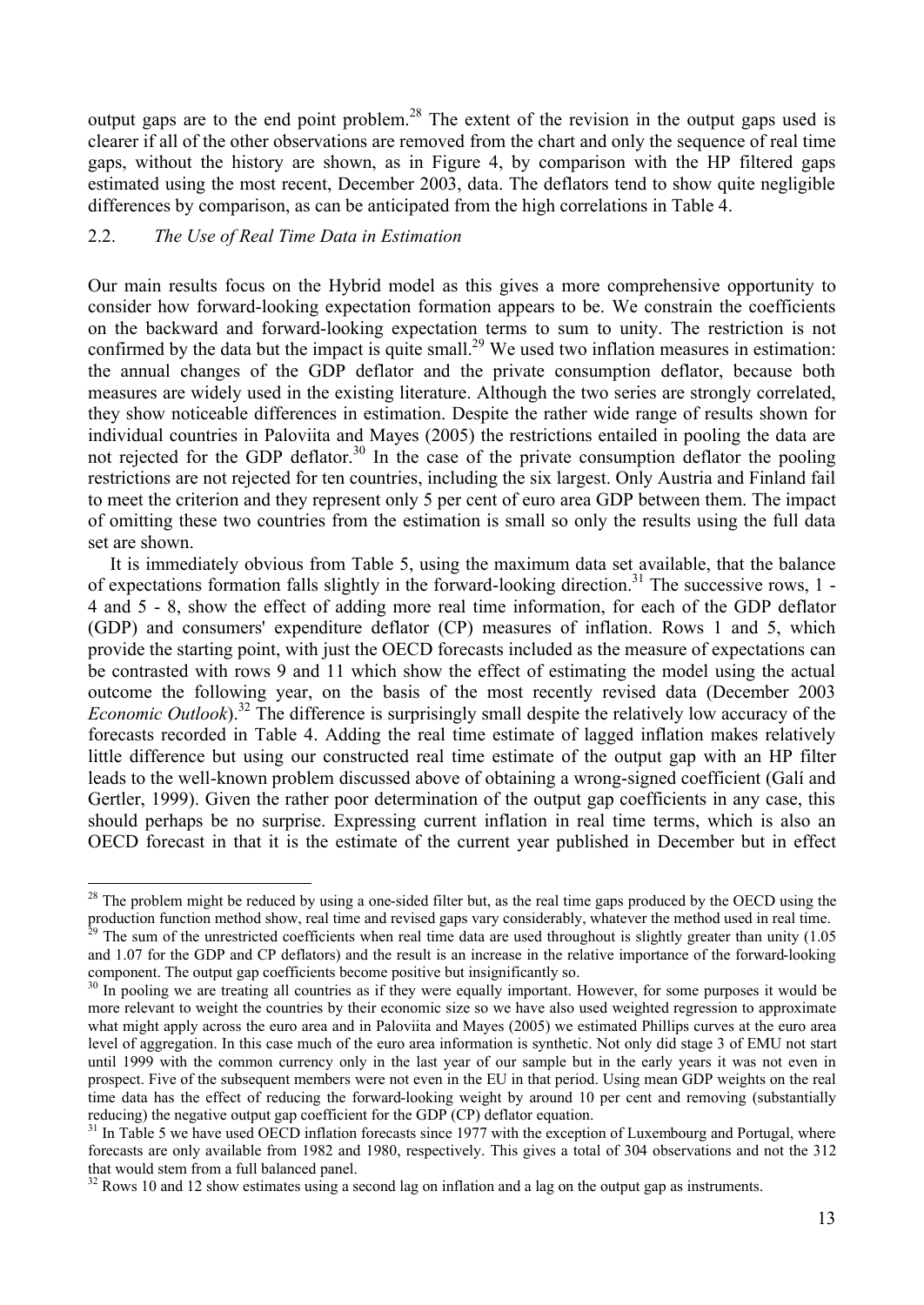based on only two quarters official estimates, increases the forward-looking weight considerably. In the consumers' expenditure case the forward-looking weight is now twice the backward-looking weight. As each item of real time information is added to the picture so the forward-looking component increases in importance. To some extent price setters appear to be able to take account of information that was not in the currently published data but was incorporated in the revised information after the event.

As we noted, it is unfortunate that we have to estimate a rather crude real-time measure of the output gap. Constructing some more elaborate multivariate estimate using real time data would increase the scale of the exercise substantially. While the OECD itself has computed estimates of the output gap using the production function method, these are only available in real time, i.e. published in *Economic Outlook*, since 1994. The result is a heavily truncated sample of only 99 observations (Table 6a).They have calculated output gaps using that method back to the beginning of our sample period but that uses revised data.

In this case the weights are slightly different with the forward-looking element in the consumers' expenditure deflator case being only a little above half while the GDP deflator sample gives a weight of two-thirds and above. Both are notably higher than what is observed if we use the most recent revised data. This is, of course, not a matched comparison as the sample in Table 5 is much longer. However, if we use the shorter sample with the HP-filtered estimates (Table 6b), the forward-looking weight is very similar to those when the OECD output gap estimates are used. The output gap coefficients are also positive. There is therefore some difference in behaviour in the two data periods. Inflation has been clearly lower since 1994 and hence in some senses easier to predict. However, it has also become more persistent, so it is not immediately obvious what the effect of this would be on the resultant estimates. Nevertheless it remains that real time data are able if anything to explain inflation a little better and have a noticeably larger forward-looking element in the explanation, in no case lower than the backward-looking weight.

#### 3.3. *Real Time Instruments*

 $\overline{a}$ 

In this section we move on to consider the use of real time data for the instruments in GMM estimation. This aspect can be examined using a database that contains real time variables, not just for current values but also lagged information that was available at the time. When real time information is used in the expectations variable, it is logical to choose a common data set so that the instruments are also what were available at the time instead of final variables. As Orphanides (2001) points out, decision makers have to use noisy data without knowing what the noise is. If we use instruments without the noise then they may be correlated with the errors. They will also not be so well correlated with the omitted relationship, such as the setting of monetary policy.

In the Hybrid model, Table 7, using two lags of the output gap and the second lag on inflation as instruments, the immediate effect is to reduce the forward-looking weight considerably and steepen the slope of the Phillips curve.<sup>33</sup> In commenting on an earlier version of the paper, Orphanides argued that this is exactly what one would expect if monetary policy is also forward-looking and is captured by expectations. Since there is some doubt whether the normalisation used is the most suitable (Søndergaard, 2003) this may help explain the higher backward-looking weight, although Jondeau and Le Bihan (2003) argue that the bias in using GMM may be in the opposite direction. In any case there will be a degree of persistence observed in the data even if the decision-making process itself is entirely forward-looking (Goodfriend and King, 2001). Hence, it is important not to misinterpret the implications of empirical lags as suggesting that a less forward-looking monetary policy should be employed.

<sup>&</sup>lt;sup>33</sup> This is a considerably smaller instrument set than used in Søndergaard (2003) or Galí and Gertler (1999) both in terms of range of variables and number of lags.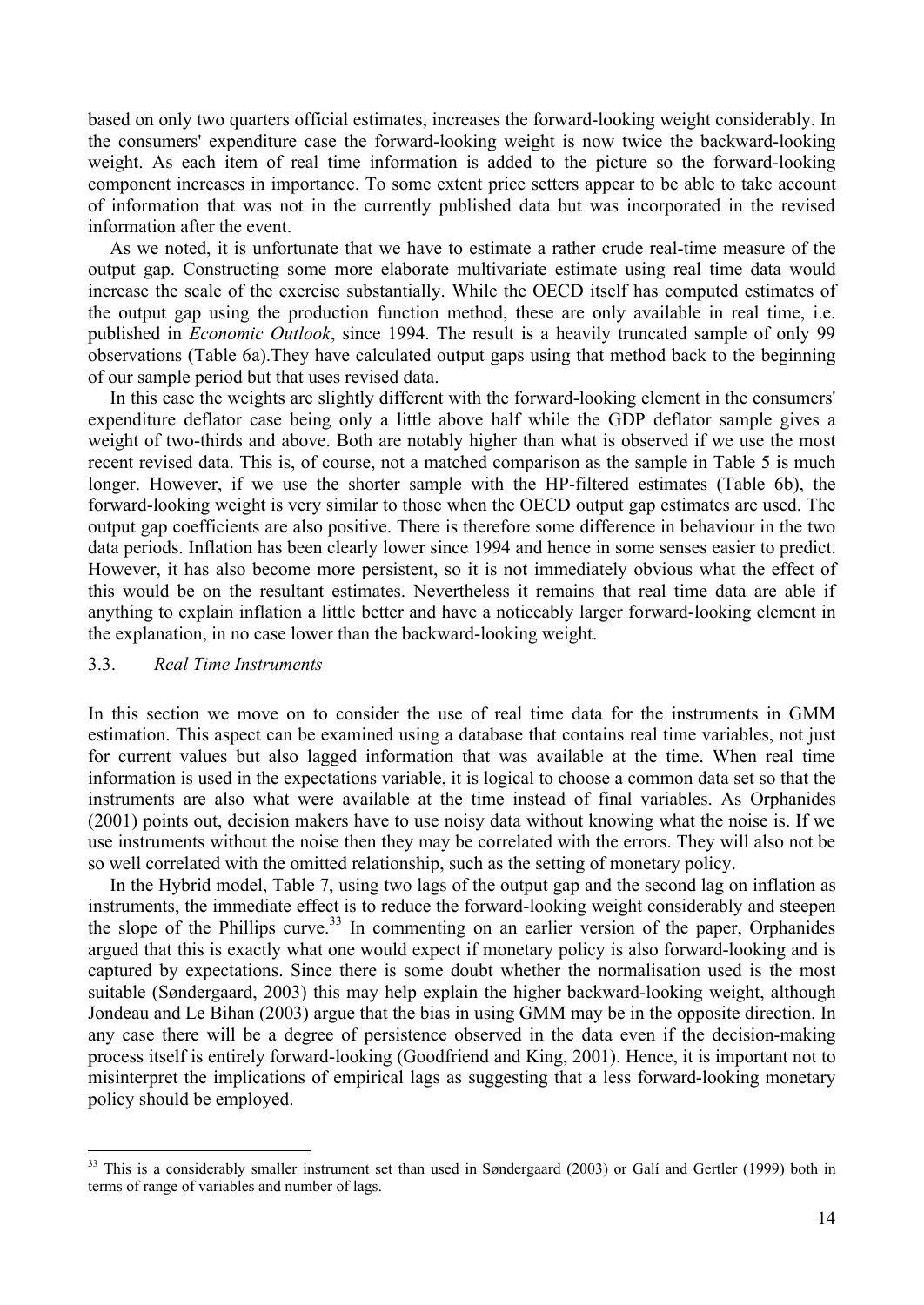Overall, what is clear is that using real time instruments does have an effect. It would be inappropriate to ignore the appropriate choice of real time as opposed to most recent data for instruments as it has a material effect on the estimates.

#### **4. Concluding remarks**

A number of conclusions can be drawn on the basis this analysis. First of all, using real time information on expectations, in the form of forecasts – in this case those published by the OECD – does seem to act as an improvement over some simple adaptive or rational expectations approaches in estimating Phillips curves for the euro area countries in the period since the mid-1970s.

Second, using real time data in the model offers a marginal improvement to the explanation, although the principal means of estimating the output gap used, namely, an HP filter creates difficulties of its own, not least through the end point problem. If we tackle the problem by using the OECD's own estimates of the output gap, which are available for only a short period, the results are very similar to those when the HP filter is applied. However, this period is characterised by low inflation so this may reflect the time period rather than the method of estimating the output gap.

The most striking result, however, is that using real time data increases the apparent forwardlooking weight as indicated by the Hybrid model. This confirms the results found for other countries, Orphanides (2001) for the United States and Huang *et al*. (2001) for New Zealand for example. In real time people do try to take into account other information about what is happening and likely to occur, which is not in the currently published statistics. After the event those statistics themselves can be revised as some of that extra information is revealed and any inconsistencies in the series become apparent. Thus using revised data the forward-looking element will be reduced.

Using real time instruments in GMM estimation instead of instruments based on revised data also has a clear impact on the structure of the Phillips curve. It lowers the weight on forwardlooking expectations but gives higher and clearly positive output gap coefficients. In real time decision makers have to use noisy information without knowing what the noise is. If the instruments are revised to omit the noise they will be correlated with the errors and not so well correlated with omitted relationships like monetary policy that also have to rely on the noisy data.

The use of real time information in the Phillips curve confirms that the timing of expectations formation matters in inflation dynamics and that the euro area inflation process is not purely forward-looking. Similar to the experience for the US obtained by Adam and Padula (2003), where real time data from surveys are used to measure expectations, the Hybrid model with a lagged inflation term is needed to inflation dynamics properly. Although the estimation results are sensitive to the choice of the forcing variable and the output gaps, based on HP filtering, suffer from end point problems, we can say that the use of real time information makes a noticeable difference when explaining inflation dynamics. Revisions in this data set, even in the price series, are sufficient to matter.

The impact of Stage 3 of EMU in the EU has been characterized by three main features: a general improvement in monetary and fiscal policy among the OECD countries; a clear economic cycle, whose downturn appeared to reverse many of the gains made in the period of consolidation in an effort to qualify for admission to Stage 3 under the Protocol to the Maastricht Treaty; a clear change in behaviour, particularly in fiscal policy in recent years. However, many of these changes predate Stage 3 and began at the time of Stage 2 in 1995, when member states needed to prove their suitability to qualify. The clearest changes appear to have taken place in the determination of inflation and in monetary policy but to quite some extent the 'flattening of the Phillips Curve' represents the state of the economic cycle and a steeper segment is being revealed as the recovery continues. Expectations formation certainly seems to have changed and people have become more forward-looking. At the same time the distribution of behaviour among the various euro area countries has become smaller. Thus Europe is looking more like a single country than a group of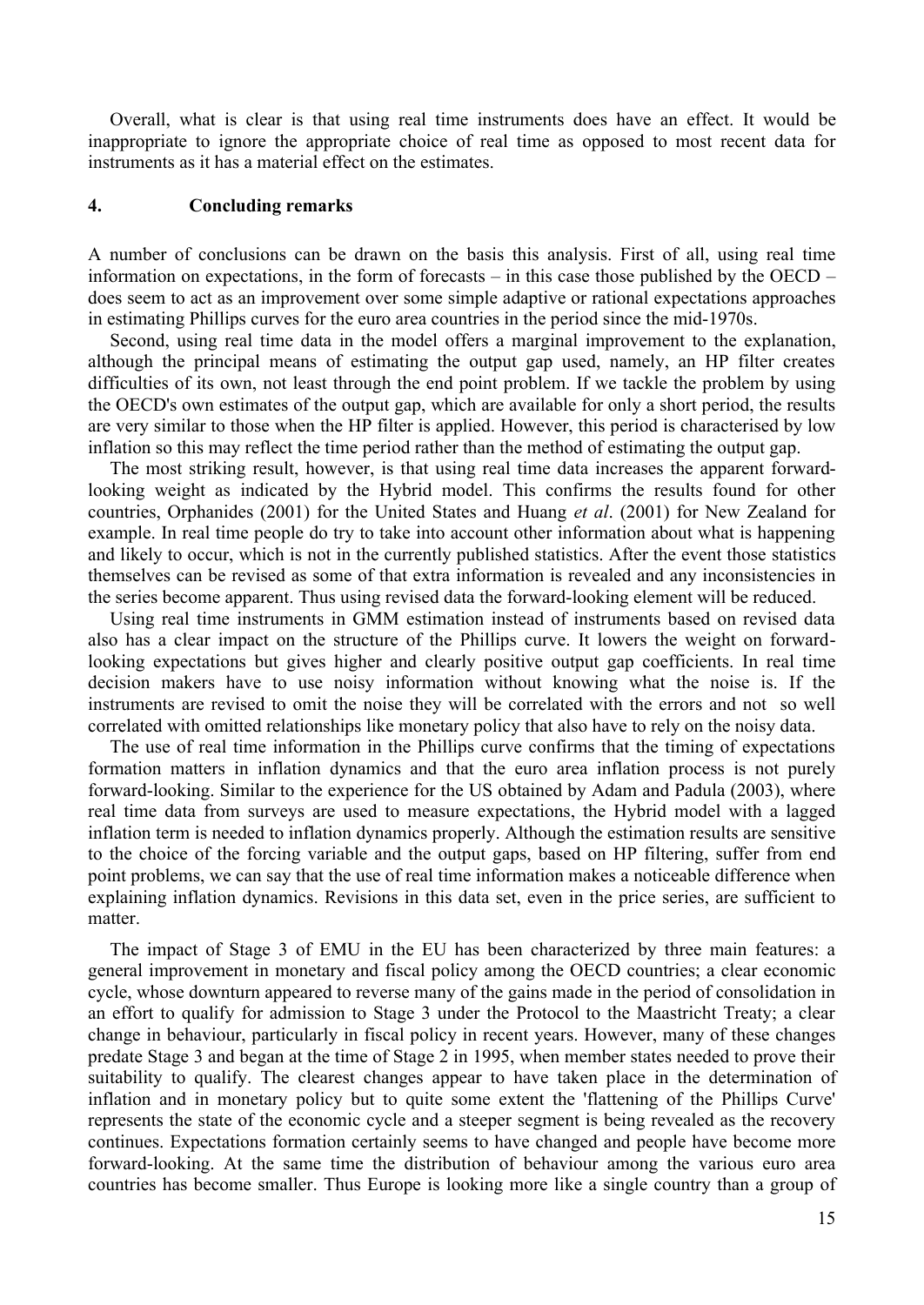different countries, even though there are still some striking differences. Even so, it is obvious that the role of monetary policy has rather increased than decreased, and, quite probably, the expectations channel has become more important.

|           | $\Delta_4$ p(-1) | $\Delta_4$ p(+1) | gap    | <b>SEE</b> | J(6)  |  |
|-----------|------------------|------------------|--------|------------|-------|--|
| 1975-1998 | .533             | .430             | .003   | .0127      | 9.49  |  |
|           | (65.81)          | (9.64)           | (0.16) |            |       |  |
| 1987-2006 | .423             | .422             | .035   | .0136      | 13.66 |  |
|           | (186.74)         | (75.24)          | (3.35) |            |       |  |
| 1987-1998 | .502             | .370             | .067   | .0130      | 11.08 |  |
|           | (17.61)          | (20.30)          | (0.78) |            |       |  |
| 1999-2006 | .267             | .397             | .114   | .0135      | 11.95 |  |
|           | (65.08)          | (59.15)          | (5.39) |            |       |  |

#### **Table 1 GMM estimates of a New Keynesian Phillips curve**

All estimates are Arellano-Bond GMM estimates with current and lagged values of import prices as additional instruments (in addition to the lagged values of the right-hand-side variables). First differences are used to take into account the cross-section fixed effects. Estimates are based on quarterly OECD data. None of the values of the J test are significant at conventional levels of significance. The data are for EU15.

|                            | $\Delta p_{-1}$ | e<br>$\Delta p$ <sup>-</sup> +1 | gap      | $R^2/SEE$ | DW/J-statistic |
|----------------------------|-----------------|---------------------------------|----------|-----------|----------------|
| F1, 1980-1998              | 0.380           | 0.684                           | $-0.002$ | 0.944     | 2.287          |
| OLS                        | (7.45)          | (11.53)                         | (0.03)   | 1.376     |                |
| F1, 1999-2006              | 0.347           | 0.649                           | 0.121    | 0.600     | 1.760          |
| OLS                        | (3.55)          | (5.78)                          | (1.86)   | 0.835     |                |
| F1, 1980-1998              | 0.453           | 0.547                           | 0.023    | 0.938     | 2.250          |
| <b>OLS</b>                 | (8.98)          |                                 | (0.51)   | 1.441     |                |
| F1, 1999-2006              | 0.345           | 0.655                           | 0.119    | 0.600     | 1.761          |
| OLS.                       | (3.65)          |                                 | (2.03)   | 0.831     |                |
| F1, 1980-1998              | 0.414           | 0.629                           | 0.042    | 0.949     | 2.167          |
| <b>GLS</b>                 | (10.73)         | (13.01)                         | (1.20)   | 1.165     |                |
| F1, 1999-2006              | 0.402           | 0.604                           | 0.118    | 0.702     | 1.935          |
| <b>GLS</b>                 | (5.34)          | (6.87)                          | (2.31)   | 0.831     |                |
| F1, 1980-1998              | 0.318           | 0.707                           | $-0.072$ | $\ddotsc$ |                |
| GMM-AB                     | (4.92)          | (9.27)                          | (1.08)   | 2.016     | 43.80          |
| F1, 1999-2006              | 0.223           | 0.622                           | 0.228    | $\ddotsc$ |                |
| <b>GMM-AB</b>              | (2.74)          | (2.07)                          | (6.36)   | 1.187     | 25.49          |
| F <sub>2</sub> , 1976-1998 | 0.424           | 0.618                           | $-0.26$  | 0.933     | 2.493          |
| <b>OLS</b>                 | (8.21)          | (9.94)                          | (0.55)   | 1.566     |                |
| F <sub>2</sub> 1999-2006   | 0.244           | 0.762                           | 0.088    | 0.706     | 1.909          |
| <b>OLS</b>                 | (3.16)          | (9.67)                          | (1.90)   | 0.716     | $\cdot$ .      |

#### **Table 2 Estimates of a Phillips curve with the OECD forecast data**

F1 denotes the inflation forecast from June forecast and F2 the inflation forecast from December forecast. OLS denotes panel Least squares estimates (no fixed effects) and GLS generalized panel least squares (with cross-section weights) estimates. In the GMM Arellano-Bond estimation, the set of additional instruments include both the lagged values of the right-hand side variables and lagged values of F2. The instrument rank with the J-test is 12. Thus, the both Jstatistics are significant although the one with the EMU sample has a marginal significance level over 1 per cent. With equations on lines 3 and 4, the sum of inflation variable coefficients is set to one. The data are annual and consist of the EMU countries only.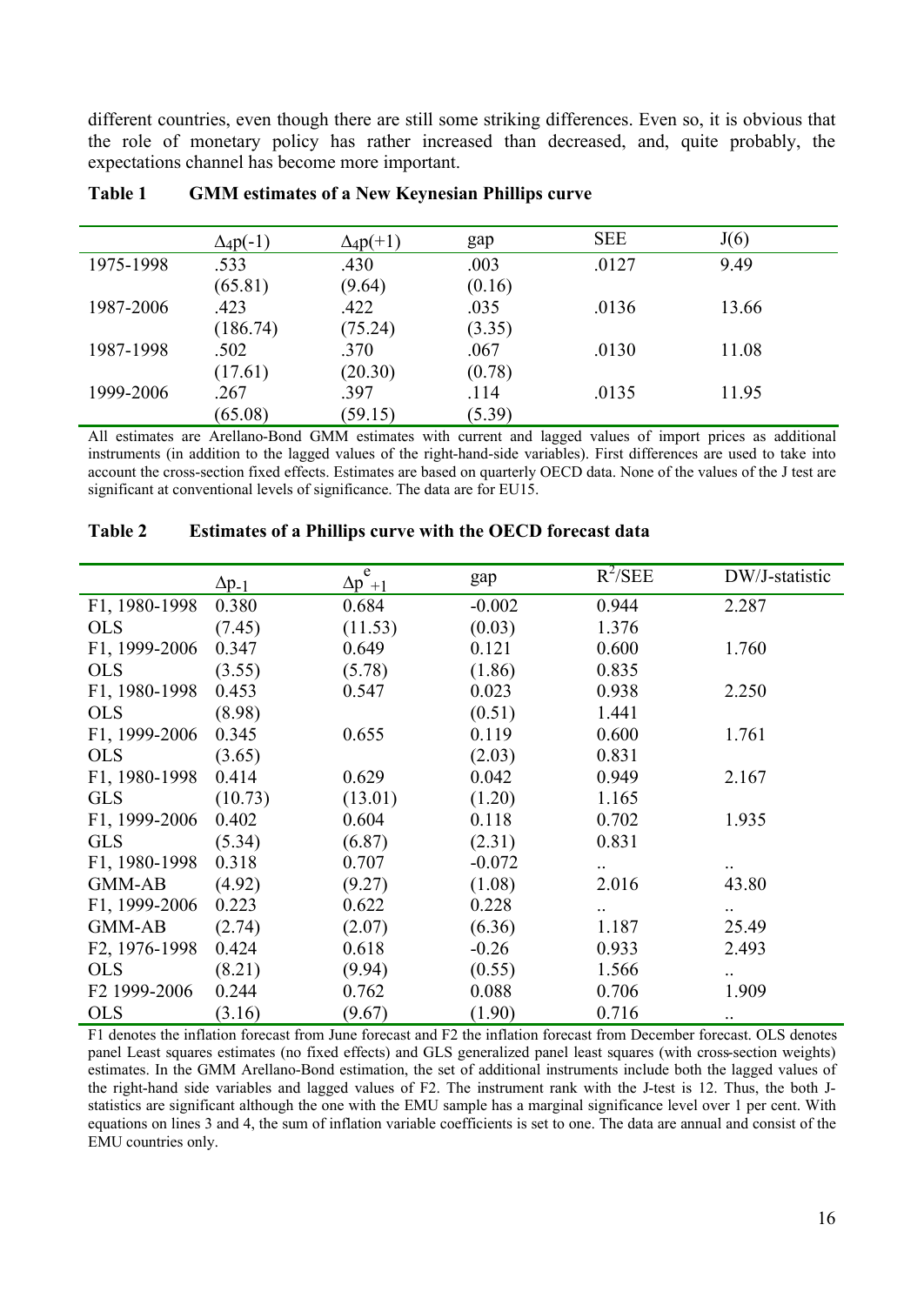|               | Quarterly data with GGM estimates |                    | Annual data with OECD forecasts |                    |  |
|---------------|-----------------------------------|--------------------|---------------------------------|--------------------|--|
| Starting year | Coefficient of $\Delta p_{-1}$    | Coefficient of gap | Coefficient of $\Delta p_{-1}$  | Coefficient of gap |  |
| 1999          | 0.265(65.08)                      | 0.114(5.39)        | 0.345(3.65)                     | 0.119(2.03)        |  |
| 1998          | 0.209(28.37)                      | 0.055(2.08)        | 0.420(4.56)                     | 0.130(2.20)        |  |
| 1997          | 0.284(29.30)                      | 0.097(7.32)        | 0.397(4.83)                     | 0.130(2.29)        |  |
| 1996          | 0.293(21.65)                      | 0.065(3.42)        | 0.373(4.47)                     | 0.147(2.76)        |  |
| 1995          | 0.294(7.15)                       | 0.095(2.09)        | 0.352(4.31)                     | 0.108(1.89)        |  |
| 1994          | 0.342(13.76)                      | 0.058(1.38)        | 0.361(5.26)                     | 0.091(1.76)        |  |
| 1993          | 0.326(8.87)                       | 0.011(0.15)        | 0.384(6.09)                     | 0.077(1.58)        |  |
|               |                                   |                    |                                 |                    |  |

## **Table 3 When did the EMU show up?**

Selected parameter estimates for equation 4 in Tables 3 and 4. In all cases, the last period is 2006(Q4).

## **Figure 1. Expected Inflation**



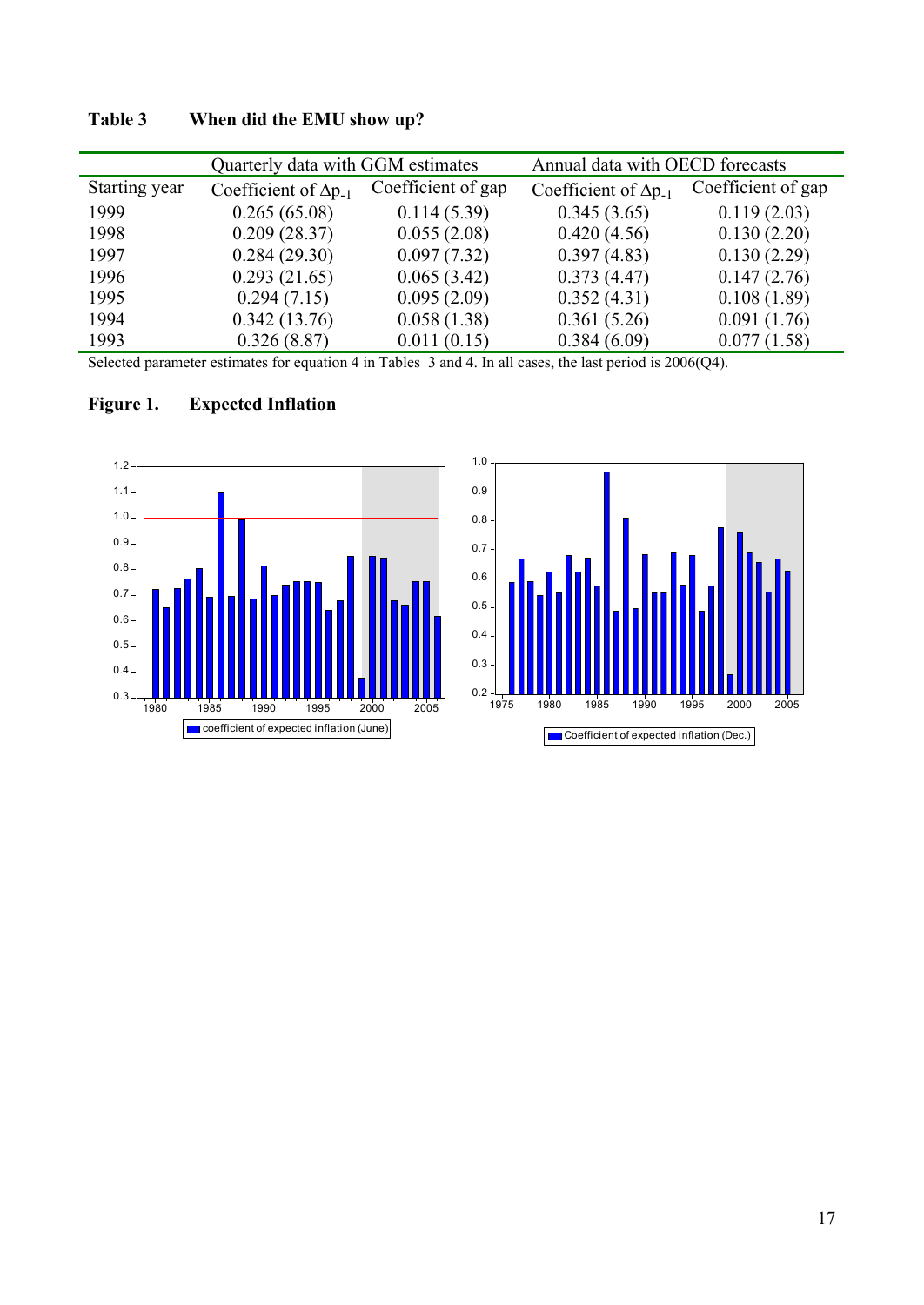### **Table 4 Correlations and Test for Unbiasedness**

| <b>GDP</b> deflator | Revised | Forecast | Real time estimate |
|---------------------|---------|----------|--------------------|
| Revised             |         | 0.953    | 0.976              |
| Forecast            | 0.953   |          | 0.963              |
| Real time estimate  | 0.976   | 0.963    |                    |
| CP deflator*        | Revised | Forecast | Real time estimate |
| Revised             |         | 0.955    | 0.991              |
| Forecast            | 0.955   |          | 0.951              |
| Real time estimate  | 0.991   | 0.951    |                    |

#### **(a) Correlations 1977-2002**

**\*** In all the tables *CP* denotes private consumption

| Output gap            | Real time HP | Revised     | Revised OECD |  |
|-----------------------|--------------|-------------|--------------|--|
|                       | filtered     | HP filtered | estimate     |  |
| Real time HP filtered |              | 0.604       | 0.577        |  |
| Revised HP filtered   | 0.604        |             | 0.859        |  |
| Revised OECD estimate | 0.577        | 0.859       |              |  |

#### **(b) Output gap correlations 1994-2002**

| Output gap              | Real time HP | Revised     | Real time OECD | <b>Revised OECD</b> |  |
|-------------------------|--------------|-------------|----------------|---------------------|--|
|                         | filtered     | HP filtered | estimate       | estimate            |  |
| Real time HP filtered   |              | 0.679       | 0.873          | 0.627               |  |
| Revised HP filtered     | 0.679        |             | 0.746          | 0.881               |  |
| Real time OECD estimate | 0.873        | 0.746       |                | 0.769               |  |
| Revised OECD estimate   | 0 627        | 0.881       | 0.769          |                     |  |

#### **(c) Unbiasedness 1977-2002** (1994-2002 for OECD output gap)

Rows show estimates from equations of the form,  $x_t = a + bx_t^*$  where  $x^*$  is the variable shown in column 1 and *x* is the most recent revised data for the same variable. The Wald test is of the joint hypothesis  $a = 0$  and  $b = 1$ , which is asymptotically distributed as  $\chi^2(2)$  under the null.

|                              | <b>Wald test</b> |             | a     | S.e.  | b     | S.e.  |
|------------------------------|------------------|-------------|-------|-------|-------|-------|
|                              | Chi-<br>Square   | Probability |       |       |       |       |
| Real time GDP deflator       | 0.204            | 0.903       | 0.038 | 0.106 | 0.999 | 0.013 |
| Real time CP deflator        | 11.231           | 0.004       | 0.176 | 0.063 | 0.975 | 0.008 |
| Real time HP filtered output | 17.243           | 0.0002      | 0.496 | 0.122 | 1.038 | 0.083 |
| gap                          |                  |             |       |       |       |       |
| Real time OECD output gap    | 4.137            | 0.126       | 0.365 | 0.185 | 1.133 | 0.096 |
| GDP deflator forecast        | 11.751           | 0.003       | 0.007 | 0.149 | 1.043 | 0.019 |
| CP deflator forecast         | 10.537           | 0.005       | 0.104 | 0.145 | 1.029 | 0.018 |

In all Tables, all euro area countries are included: Austria, Belgium, Finland, France, Germany, Greece, Ireland, Italy, Luxembourg, Netherlands, Portugal, Spain but sample starts for Portugal only in 1980 and Luxembourg in 1982, so for the full data period it is slightly unbalanced. 'revised' indicates data as published in December 2003 OECD *Economic Outlook*, 'forecast' is forecast published in December OECD *Economic Outlook* of each year for the following calendar year, 'real time' indicates estimates of current year published in each December OECD *Economic Outlook*, with the exception of the HP-filtered output gap which is computed separately for each year by the authors from the entire real GDP series published in the December OECD *Economic Outlook*, including all past years, the estimate of the current year and the forecasts of the next two years. Real time estimates of lagged values, used in subsequent Tables are each drawn from the same December issue of OECD *Economic Outlook* as the current year estimate. They are not the series of current year real time estimates with lags applied. Prior to 1985 (1983 for France, Germany and Italy) the real time estimate of inflation two periods earlier is not available from *Economic Outlook* and is obtained from the issue of OECD *National Accounts* for each country in each year which most closely matches the December *Economic Outlook.*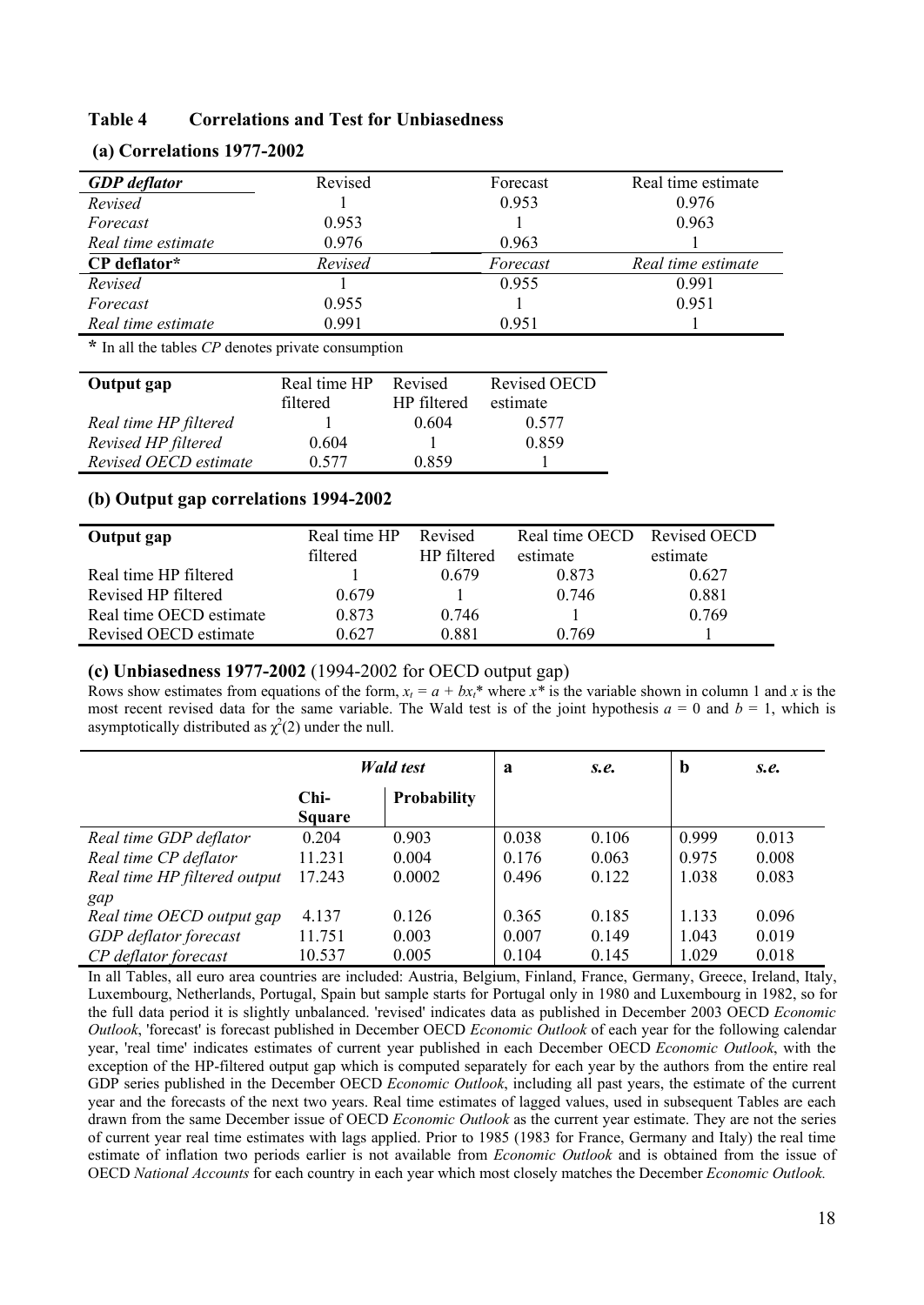# **Table 5 Estimates of restricted Hybrid model with HP filtered output gap** (LS with Newey-West correction, 304 observations)

|                | <b>Model</b>                          | $\theta$ | s.e. | $\phi$   | s.e. | <b>DW</b> | <b>SEE</b> | <b>Rsqr</b> |
|----------------|---------------------------------------|----------|------|----------|------|-----------|------------|-------------|
| 1              | $GDP$ , $exp$                         | 0.557    | 0.03 | 0.014    | 0.03 | 2.39      | 1.459      | 0.934       |
| $\overline{2}$ | GDP, exp, plag-realt                  | 0.551    | 0.04 | 0.018    | 0.04 | 2.04      | 1.465      | 0.933       |
| $\overline{3}$ | GDP, exp, plag-realt<br>realtgap      | 0.560    | 0.03 | $-0.028$ | 0.06 | 2.04      | 1.465      | 0.933       |
| $\overline{4}$ | realtGDP, exp, plag-realt<br>realtgap | 0.602    | 0.02 | $-0.098$ | 0.03 | 2.13      | 1.107      | 0.960       |
| 5              | $CP$ , $exp$                          | 0.567    | 0.02 | 0.070    | 0.03 | 1.95      | 1.100      | 0.962       |
| 6              | CP, exp, plag-realt                   | 0.584    | 0.03 | 0.064    | 0.03 | 1.74      | 1.167      | 0.957       |
| 7              | CP, exp, plag-realt<br>realtgap       | 0.613    | 0.03 | $-0.044$ | 0.04 | 1.67      | 1.176      | 0.957       |
| 8              | realtCP, exp, plag-realt<br>realtgap  | 0.672    | 0.02 | $-0.138$ | 0.03 | 1.84      | 1.146      | 0.960       |
| 9              | GDP, plead                            | 0.527    | 0.02 | 0.007    | 0.02 | 2.99      | 1.530      | 0.927       |
| 10             | GDP, plead, 2sls                      | 0.496    | 0.06 | 0.109    | 0.03 | 2.95      | 1.550      |             |
| 11             | CP, plead,                            | 0.517    | 0.01 | 0.011    | 0.02 | 2.43      | 1.190      | 0.956       |
| 12             | CP, plead, 2sls                       | 0.522    | 0.04 | 0.116    | 0.04 | 2.36      | 1.220      |             |

*GDP*: GDP deflator; *CP*: private consumption deflator. The following notation explains which series have been used in the model - *exp*: OECD forecast of inflation; *plag-realt*: real time prices for previous year; *plead*: most recent estimate of prices in next year; *plag*: most recent estimate of prices in previous year; *realtgap*: real time output gap estimates; *realtinstr*: real time instruments in GMM; *realtGDP*, real time GDP deflator; *realtCP*: real time estimate of private consumption deflator.

# **Table 6 Estimates of restricted Hybrid model** (LS with Newey-West correction, 99 observations)

|                                            | <b>Model</b>                           | $\theta$ | s.e. | $\phi$   | s.e. | <b>DW</b> | <b>SEE</b> | <b>Rsqr</b> |
|--------------------------------------------|----------------------------------------|----------|------|----------|------|-----------|------------|-------------|
| (a) using OECD estimates of the output gap |                                        |          |      |          |      |           |            |             |
| $\mathbf{1}$                               | realtGDP, exp, plag-realt,<br>realtgap | 0.733    | 0.04 | $-0.020$ | 0.02 | 2.41      | 0.589      | 0.896       |
| 2                                          | realtCP, exp, plag-realt<br>realtgap   | 0.582    | 0.04 | 0.071    | 0.02 | 2.08      | 0.547      | 0.902       |
| 3                                          | GDP, plead, 2sls                       | 0.466    | 0.06 | 0.088    | 0.02 | 3.13      | 1.084      |             |
| 4                                          | CP, plead, 2sls                        | 0.475    | 0.03 | 0.086    | 0.01 | 2.60      | 0.594      |             |
|                                            | (b) using HP filtered output gap       |          |      |          |      |           |            |             |
| 5                                          | realtGDP, exp, plag-realt<br>realtgap  | 0.710    | 0.02 | 0.035    | 0.03 | 2.41      | 0.589      | 0.896       |
| 6                                          | realtCP, exp, plag-realt<br>realtgap   | 0.585    | 0.03 | 0.142    | 0.03 | 2.08      | 0.535      | 0.906       |

See notes to Table 5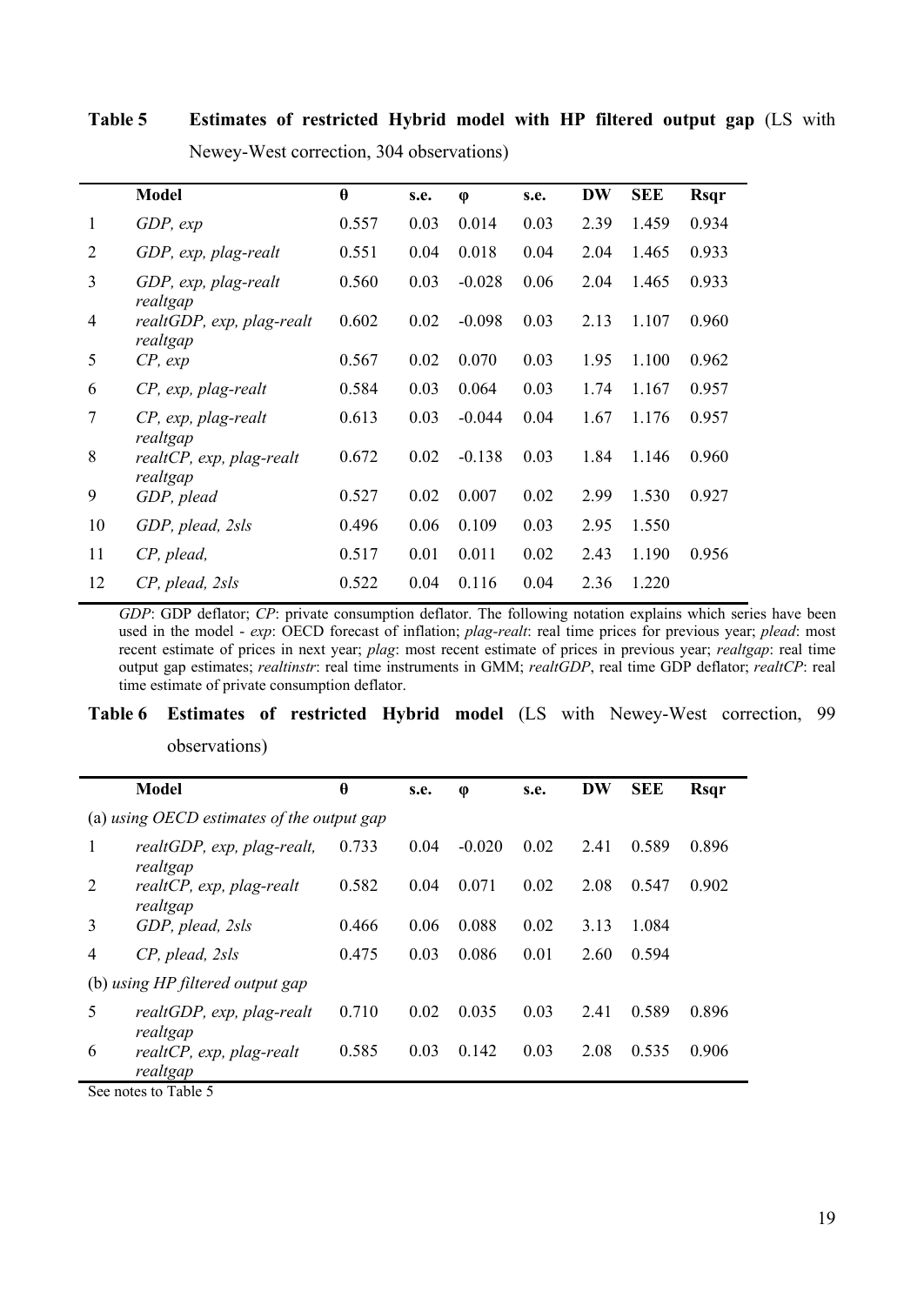| row            | model                                               | $\theta$ | <b>s.e.</b> | $\boldsymbol{\omega}$ | s.e.  | <b>J</b> stat | p value | <b>DW</b> | <b>SEE</b> |
|----------------|-----------------------------------------------------|----------|-------------|-----------------------|-------|---------------|---------|-----------|------------|
|                | GDP, plead                                          | 0.50     | 0.06        | 0.108                 | 0.033 | 0.000         | 0.850   | 2949      | 1.549      |
| 2              | $CP$ , plead                                        | 0.46     | 0.05        | 0.125                 | 0.035 | 0.013         | 0.048   | 2.390     | 1 2 1 9    |
| 3              | realtGDP, exp, plag-realt,<br>realt-instr, realtgap | 0.30     | 0.10        | 0.216                 | 0.094 | 0.003         | 0.321   | 1.922     | 1 379      |
| $\overline{4}$ | realtCP, exp, plag-realt<br>realt-instr, realtgap   | 0.23     | 0.12        | 0.359                 | 0.138 | 0.008         | 0.118   | 1.680     | 1.570      |

**Table 7 Estimates of the hybrid model, GMM** (304 observations)

See notes to Table 2. Instruments: second lag of inflation and two lags of the output gap (revised data, rows 1 and 2, real time, rows 3 and 4). The standard errors of the estimated parameters were modified using a Bartlett kernel with fixed bandwidth (without prewhitening). In all cases, the Hansen test (J statistic) of the overidentifying restrictions of the model was used (Hansen 1982).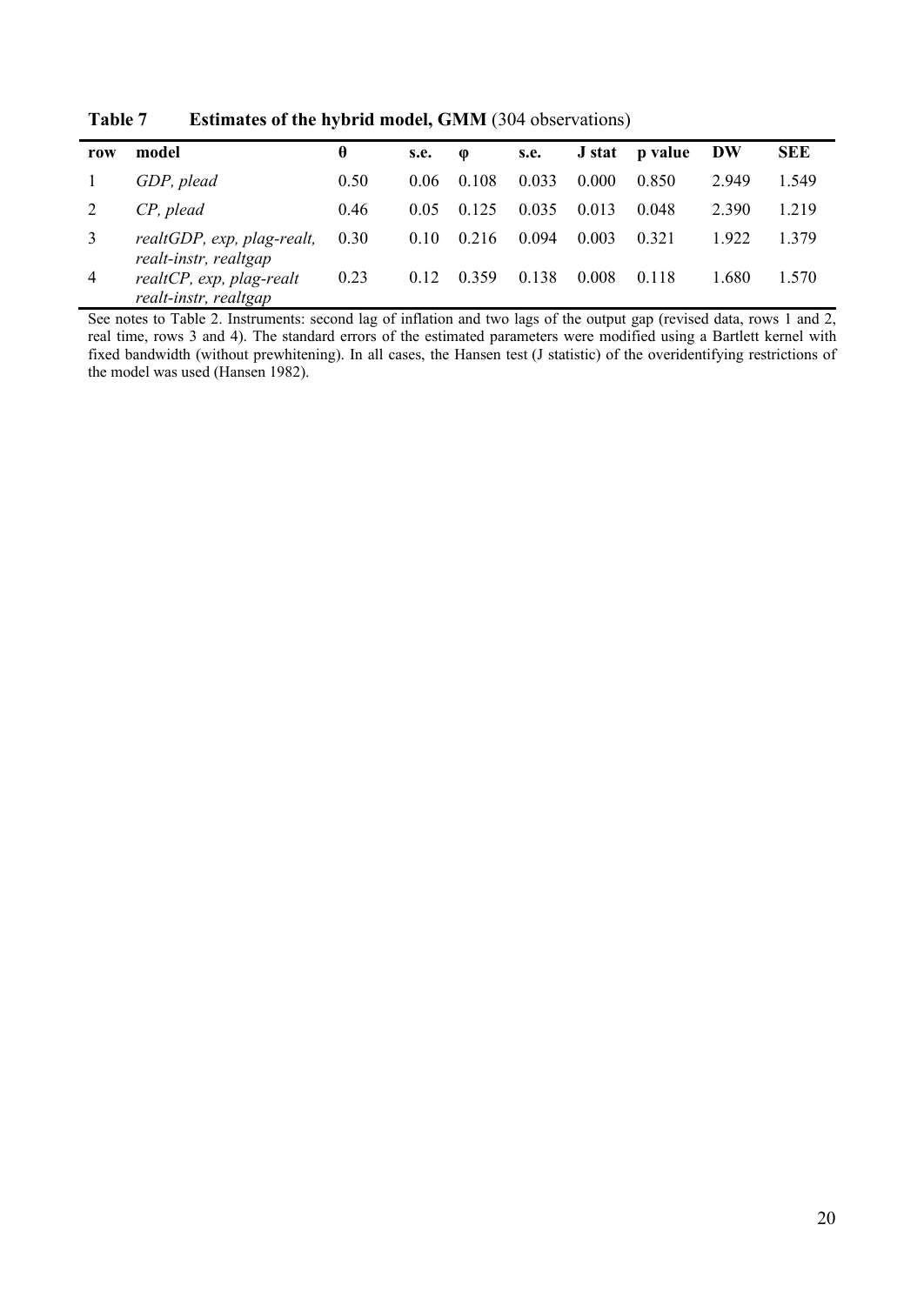

**Figure 2 Real Time OECD Output Gap Estimates 1994-2002**

Note: each line in the graph shows the estimates of the output gap published in OECD *Economic Outlook* in December



**Figure 3 Real Time HP Filtered Output Gaps**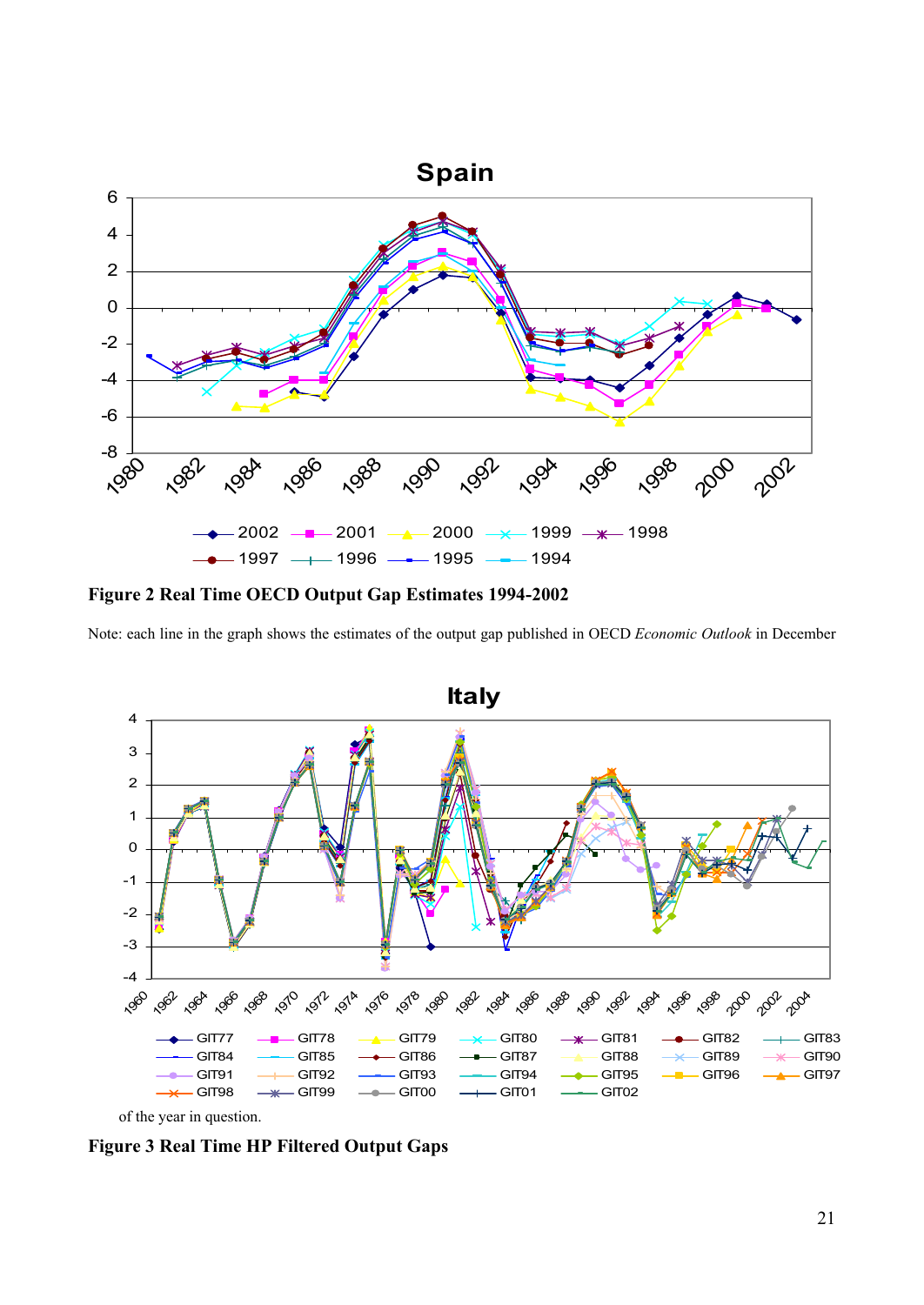#### **Figure 4 Real Time and Revised HP filtered Output Gaps**



### **References**

- Adam, K. and Padula, M. (2003) Inflation dynamics and subjective expectations in the United States, European Central Bank Working Paper no. 222.
- Arellano, M. and Bond, S. (1991). Some tests of specification for panel data: Monte Carlo evidence and an application to employment equations. *The Review of Econometric Studies,* vol.58, pp. 277–97.
- Baxter M. (1994), 'Real Exchange Rates and Real Interest Differentials: Have we Missed the Business Cycle Relationship?', *Journal of Monetary Economics*, vol. 33, 5–37.
- Buxton, A and Mayes, D G (1986) 'The Persistence of Unemployment', *Quarterly Bulletin*, no. 88 (December), pp. 29-37.
- Cayen, J-P. and van Norden, S. (2002) La fiabilité des estimations du l'écart de production au Canada, Bank of Canada Working Paper 2002-10.
- Coats, W., Laxton, D. and Rose, D. (2003) *The Czech National Bank's Forecasting and Policy Analysis System*, Prague: CNB.
- Corrado, L and Holly, S (2003) 'Non Linear Phillips Curve, Mixing Feedback Rules and the Distribution of Inflation and Output', CEIS Tor Vergata Research Paper 37, October.
- Davis, S J, Haltiwanger, J C and Schuh, S (1996) *Job Creation and Destruction*, Cambridge MA: MIT Press.
- Diebold, F and Rudebusch, G (1999) *Business Cycles: durations, dynamics and forecasting*, Princeton: Princeton University Press.
- Eliasson, A-C (1999) 'Is the Short-run Phillips Curve Nonlinear? Empirical evidence from Australia, Sweden and the United States', mimeo, Department of Economic Statistics, Stockholm School of Economics.
- Enders, W and Siklos, P (2001) 'Cointegration and Threshold Adjustment', *Journal of Business and Economic Statistics*, vol.19 (2), pp.166-76.
- Evans, G. W. and Honkapohja, S. (2002) Adaptive learning and monetary policy design, *Bank of*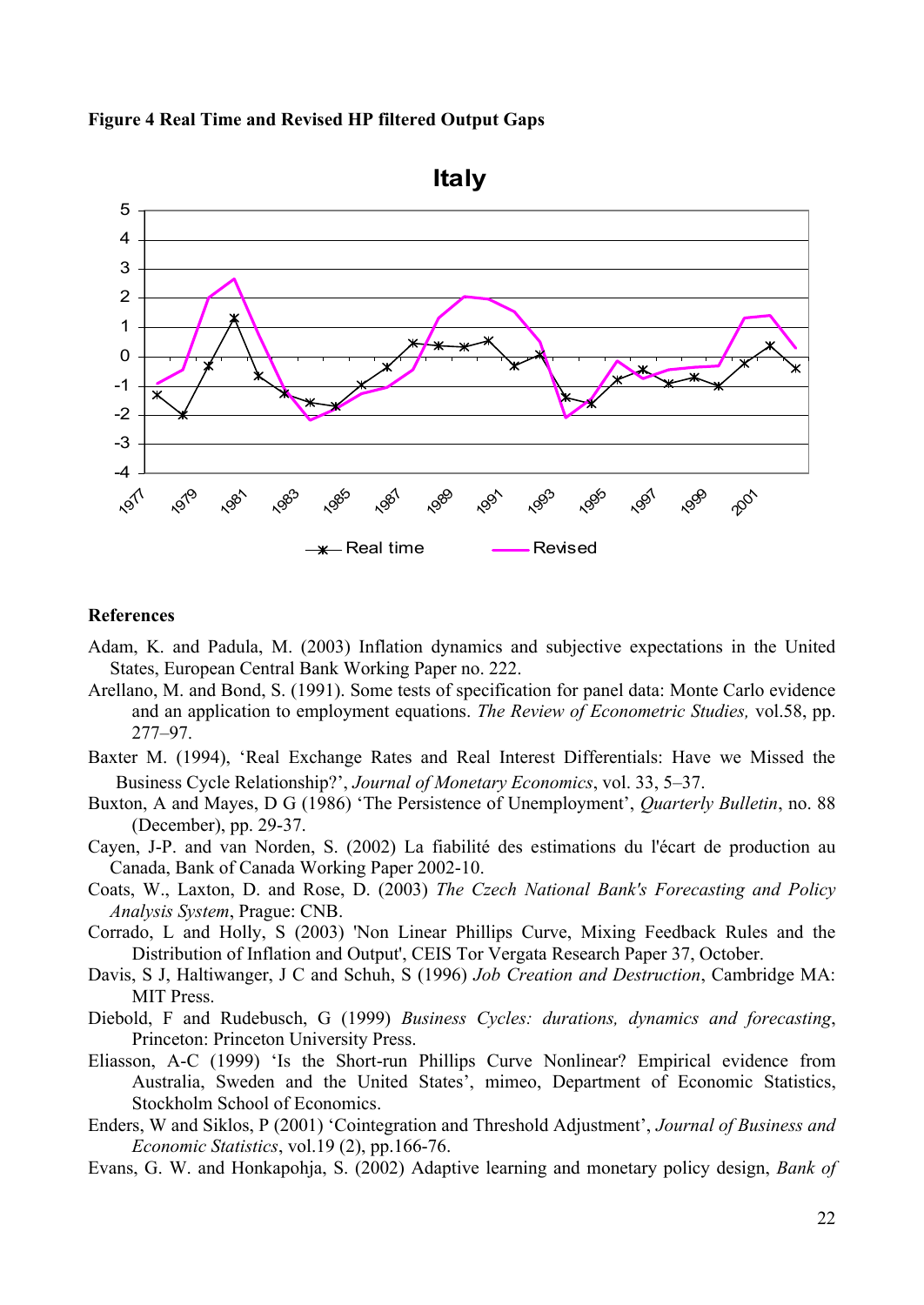*Finland Discussion Paper, 29/2002.*

- Friedman, M (1993) 'The "Plucking Model" of Business Fluctuations Revisited', *Economic Enquiry* (April), pp. 171-7.
- Fuhrer, J.C. and Moore, G.R. (1995) Inflation persistence, *Quarterly Journal of Economics, 114*, 127–59.
- Gaiotti, E and Generale, A (2001) 'Does Monetary Policy Have Asymmetric Effects? A Look at the Investment decisions of Italian firms', ECB Working Paper 110.
- Galí, J. and Gertler, M. (1999) Inflation dynamics: a structural econometric analysis, *Journal of Monetary Economics, 44*, 195–222.
- Gerlach, S. (2004) The two pillars of the ECB, *Economic Policy, 19*(40), 389-439.
- Goodfriend, M. and King, R. G. (2001) The case for price stability, NBER Working Paper 8423.
- Granger, C.W.J. and Teräsvirta, T. (1993). *Modelling Nonlinear Relationships*, New York: Oxford University Press.
- Gruen, D., Robinson, T. and Stone, A. (2002) Output gaps in real time: are they reliable enough to use for monetary policy?, Reserve Bank of Australia, Research Discussion Paper 2002-06.
- Haltiwanger, J C and Schuh, S (1999) 'Gross Job Flows between Plants and Industries', *New England Economic Review*, (March/April), pp.41-64.
- Hansen, L. (1982) Large sample properties of generalized method of moments estimators, *Econometrica, 50*, 1029–54.
- Honkapohja, S. and Mitra, K. (2005) Performance of monetary policy with internal central banks forecasting, *Journal of Economic Dynamics and Control*, forthcoming.
- Huang, A., Margaritis, D. and Mayes, D. (2001) Monetary policy rules in practice: evidence from New Zealand, *Multinational Finance Journal, 5*(3), 175-200.
- Jondeau, E. and Le Bihan, H. (2003) ML vs. GMM estimates of hybrid macroeconomic models: with an application to the "new Phillips curve", Banque de France.
- Keynes, J M (1936) *The General Theory of Employment, Interest and Money*, London: MacMillan.
- Kim, C-J and Nelson C R (1999) 'Friedman's Plucking Model of Business Fluctuations: Tests and Estimates of Permanent and Transitory Components', *Journal of Money Credit and Banking*, vol.31 (3), pp. 317-34.
- Lilien, D (1982) 'Sectoral Shifts and Cyclical Unemployment', *Journal of Political Economy*, vol. 90(4), pp.777-93.
- Mayes, D G (1986) *Change* Occasional Paper NZ Institute of Economic Research
- Mayes, D G and Chapple B R (1995) 'The Costs and Benefits of Disinflation: A Critique of the Sacrifice Ratio', *Reserve Bank of New Zealand Bulletin,* vol. 589(1), pp.9-21.
- Mayes, D G, Harris, C and Lansbury, M (1994) *Inefficiency in Industry*, Hemel Hempstead: Harvester Wheatsheaf.
- Mayes, D. G. and Tarkka, J. (2002) Transparency in European central banks: the role of forecasts, *Current Politics and Economics of Europe*, *11*(3), 245-70.
- Mayes, D. G. and Virén, M. (2002) Asymmetry and the problem of aggregation in the euro area, *Empirica*, *29*(1), 47-73.
- Mayes, D. G. and Virén, M. (2005) Monetary problems for currency unions: asymmetry and the problem of aggregation in the euro area', *Economic Modelling*, *22*, 219-51.
- Neiss, K. S. and Nelson, E. (2002) Inflation dynamics, marginal cost and the output gap: evidence from three countries, Bank of England, forthcoming *Journal of Money, Credit and Banking.*
- Nelson, E. and Nikolov, K. (2001) UK inflation in the 1970s and 1980s: the role of output gap mismeasurement, Bank of England Working Paper 148.
- Novo, A. and Pinheiro, M. (2003) Uncertainty and risk analysis of macroeconomic forecasts: fan charts revisited, Banco de Portugal Working Paper 19-03.
- Orphanides, A. (2001) Monetary policy rules based on real time data, *American Economic Review*, *91*(4), 964-985.